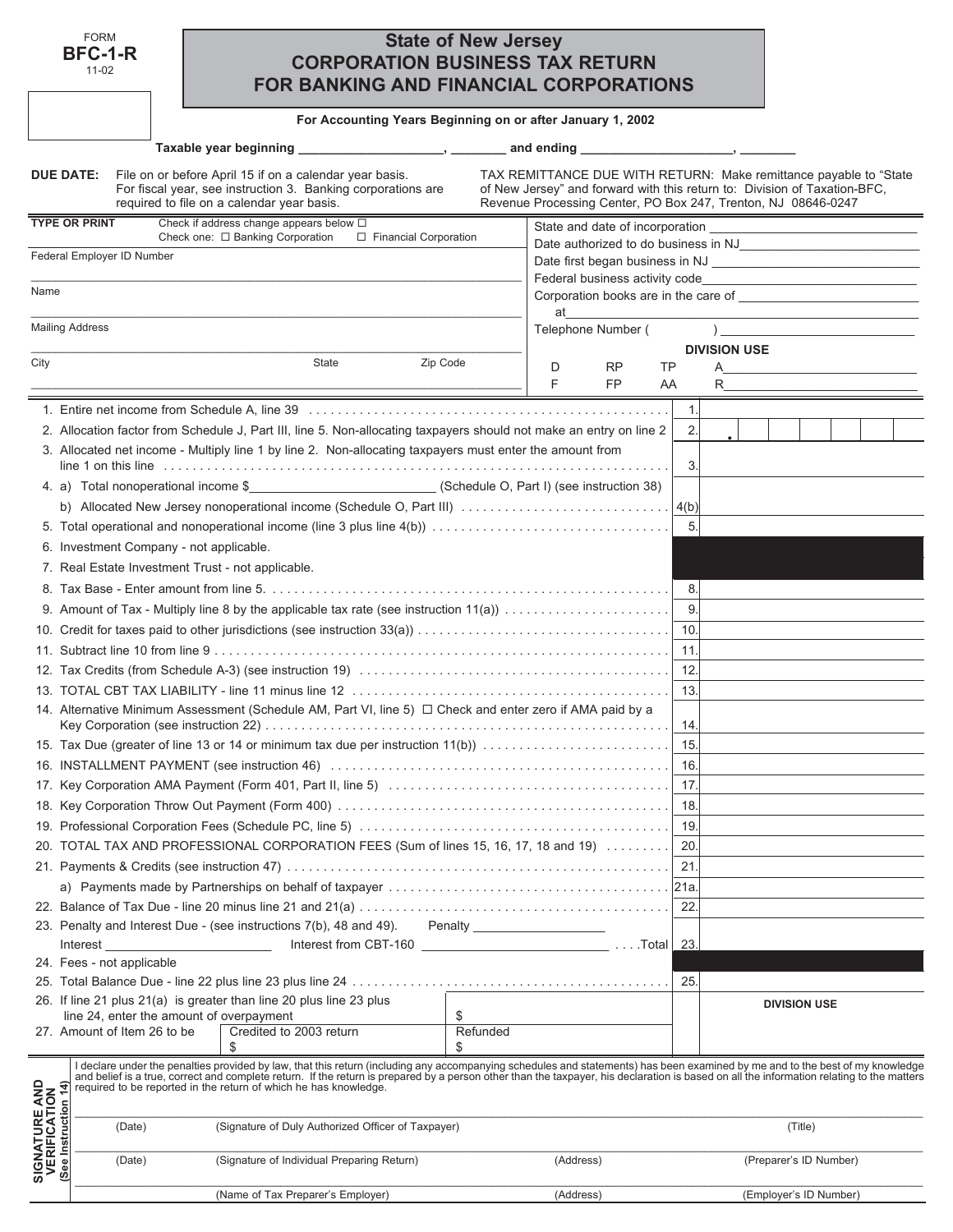### **SCHEDULE A Computation of Entire Net Income (Instruction 16). Every corporation must complete this schedule. Federal schedules are acceptable for lines 1-28. Lines 29-39 MUST BE COMPLETED ON THIS FORM.**

| <b>GROSS INCOME</b>                                                              |                |      |  |  |  |
|----------------------------------------------------------------------------------|----------------|------|--|--|--|
| 1. Gross receipts or sales <b>Example 2.1 Second Less Returns and allowances</b> |                | - \$ |  |  |  |
|                                                                                  | 2              |      |  |  |  |
|                                                                                  | 3              |      |  |  |  |
|                                                                                  | $\overline{4}$ |      |  |  |  |
| 5. Interest:                                                                     |                |      |  |  |  |
| (a) On obligations of the United States and U.S. Instrumentalities 5(a)          |                |      |  |  |  |
|                                                                                  | 5              |      |  |  |  |
|                                                                                  | 6              |      |  |  |  |
|                                                                                  |                |      |  |  |  |
|                                                                                  | 8              |      |  |  |  |
|                                                                                  | 9              |      |  |  |  |
|                                                                                  | 10             |      |  |  |  |
|                                                                                  | 11             |      |  |  |  |
| <b>DEDUCTIONS</b>                                                                |                |      |  |  |  |

| 13. Salaries and wages ___________________________less Jobs Credit ______________________________Balance            | 13 |    |
|---------------------------------------------------------------------------------------------------------------------|----|----|
|                                                                                                                     | 14 |    |
|                                                                                                                     | 15 |    |
|                                                                                                                     | 16 |    |
|                                                                                                                     | 17 |    |
|                                                                                                                     | 18 |    |
|                                                                                                                     | 19 |    |
|                                                                                                                     |    |    |
| 21. Less depreciation claimed in Schedule A and elsewhere on return $\ldots \ldots \ldots \ldots$ 21(a) $($         |    |    |
|                                                                                                                     | 22 |    |
|                                                                                                                     | 23 |    |
|                                                                                                                     | 24 |    |
|                                                                                                                     | 25 |    |
|                                                                                                                     | 26 |    |
|                                                                                                                     | 27 | \$ |
| 28. Taxable income before net operating loss deduction and special deductions (line 11 less line 27 must agree with |    |    |
| line 28, page 1 of Unconsolidated Federal Form 1120). 1120S filers who have not elected to be New Jersey            |    |    |
| S Corporations must report the amount from line 7, Schedule S-1 of the BFC-1. (See instructions 8(b) and 16(c))     | 28 | -5 |

### **ADJUSTMENTS - LINES 29 - 39 MUST BE COMPLETED ON THIS FORM**

| 29. Interest on Federal, State, Municipal and other obligations not included in Item 5 above        |    |    |
|-----------------------------------------------------------------------------------------------------|----|----|
|                                                                                                     | 29 |    |
|                                                                                                     | 30 |    |
| 31. New Jersey State and other states taxes deducted above (see instruction 16(f)                   | 31 |    |
|                                                                                                     | 32 |    |
| 33. (a)                                                                                             |    |    |
| (b)                                                                                                 |    |    |
| (C)                                                                                                 |    |    |
| (d)                                                                                                 |    |    |
| 34. Entire net income before net operating loss deduction and dividend exclusion (total of lines 28 | 34 |    |
| 35. Net operating loss deduction from Schedule A-1 (see instructions 16(i) and 17)                  | 35 |    |
|                                                                                                     | 36 |    |
|                                                                                                     | 37 |    |
|                                                                                                     | 38 |    |
| 39. ENTIRE NET INCOME (Line 36 minus line 37 and line 38 - Carry to page 1, line 1)                 | 39 | \$ |
|                                                                                                     |    |    |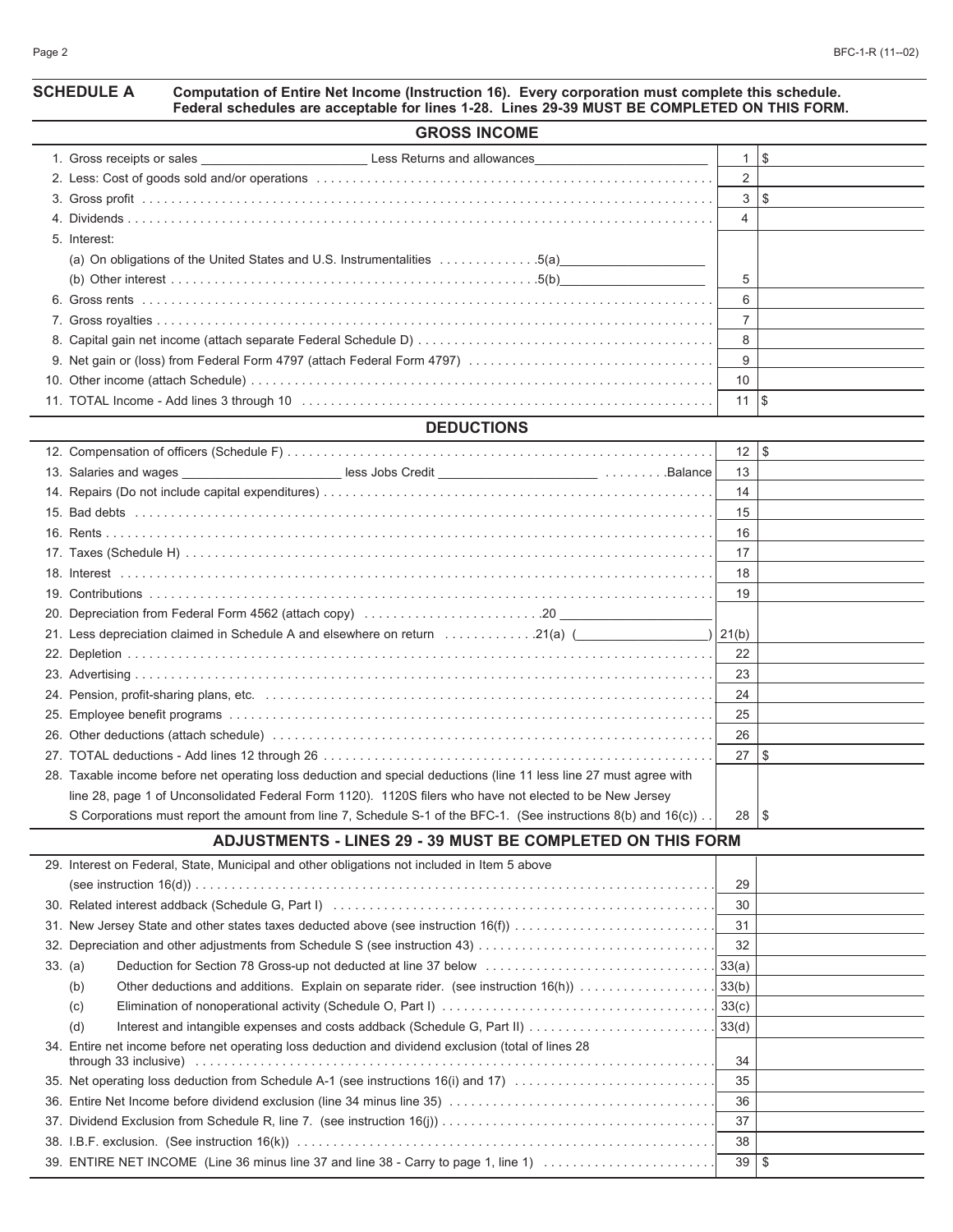| BFC-1-R (11-02) | Page 3 |  |
|-----------------|--------|--|
|                 |        |  |

| Name                |                                                                                                        |                                                | Federal ID Number                                       |     |        |  |  |
|---------------------|--------------------------------------------------------------------------------------------------------|------------------------------------------------|---------------------------------------------------------|-----|--------|--|--|
| <b>SCHEDULE A-1</b> | NET OPERATING LOSS DEDUCTION AND CARRYOVER (See Instructions 16(i) and 17)                             |                                                |                                                         |     |        |  |  |
|                     | (1)                                                                                                    | (2)                                            | (3)                                                     |     | (4)    |  |  |
|                     | <b>Fiscal Year Ended</b>                                                                               | Income/Loss Reported<br>on Schedule A, line 28 | Add N.J. ENI Adj.'s Excluding<br>the Dividend Exclusion |     | Amount |  |  |
| N.J. NOL'S          | 1.                                                                                                     |                                                |                                                         |     |        |  |  |
|                     | 2.                                                                                                     |                                                |                                                         |     |        |  |  |
|                     | 3.                                                                                                     |                                                |                                                         |     |        |  |  |
|                     | 4.                                                                                                     |                                                |                                                         |     |        |  |  |
|                     | 5.                                                                                                     |                                                |                                                         |     |        |  |  |
|                     | 6.                                                                                                     |                                                |                                                         |     |        |  |  |
|                     | 7.                                                                                                     |                                                |                                                         |     |        |  |  |
| N.J. NOL'S Used     | 8.                                                                                                     |                                                |                                                         |     |        |  |  |
|                     | 9.                                                                                                     |                                                |                                                         |     |        |  |  |
|                     | 10.                                                                                                    |                                                |                                                         |     |        |  |  |
|                     | 11.                                                                                                    |                                                |                                                         |     |        |  |  |
|                     | 12.                                                                                                    |                                                |                                                         |     |        |  |  |
|                     | 13.                                                                                                    |                                                |                                                         |     |        |  |  |
| N.J. NOL Carryover  | 14.<br>15.                                                                                             |                                                |                                                         |     |        |  |  |
|                     |                                                                                                        |                                                |                                                         |     |        |  |  |
| <b>SCHEDULE A-2</b> | <b>COST OF GOODS SOLD (See Instruction 18)</b>                                                         |                                                |                                                         |     |        |  |  |
|                     |                                                                                                        |                                                |                                                         | 1.  |        |  |  |
|                     |                                                                                                        |                                                |                                                         | 2.  |        |  |  |
|                     |                                                                                                        |                                                |                                                         | 3.  |        |  |  |
|                     |                                                                                                        |                                                |                                                         | 4.  |        |  |  |
|                     |                                                                                                        |                                                |                                                         | 5.  |        |  |  |
|                     |                                                                                                        |                                                |                                                         | 6.  |        |  |  |
|                     |                                                                                                        |                                                |                                                         | 7.  |        |  |  |
|                     | 8. Cost of goods sold - Subtract line 7 from line 6. Enter here and on Schedule A, line 2              |                                                |                                                         | 8.  |        |  |  |
| <b>SCHEDULE A-3</b> | SUMMARY OF TAX CREDITS (See Instruction 19)                                                            |                                                |                                                         |     |        |  |  |
|                     |                                                                                                        |                                                |                                                         | 1.  |        |  |  |
|                     |                                                                                                        |                                                |                                                         | 2.  |        |  |  |
| 3. EITHER:          | a) Urban Enterprise Zone Employee Tax Credit from Form 300                                             |                                                |                                                         |     |        |  |  |
| <b>OR</b>           | b) Urban Enterprise Zone Investment Tax Credit from Form 301                                           |                                                |                                                         | 3.  |        |  |  |
|                     | 4. Redevelopment Authority Project Tax Credit from Form 302                                            |                                                |                                                         | 4.  |        |  |  |
|                     |                                                                                                        |                                                |                                                         | 5.  |        |  |  |
|                     | 6. Manufacturing Equipment and Employment Investment Tax Credit from Form 305                          |                                                |                                                         | 6.  |        |  |  |
|                     |                                                                                                        |                                                |                                                         | 7.  |        |  |  |
|                     |                                                                                                        |                                                |                                                         | 8.  |        |  |  |
|                     | 9. Small New Jersey-Based High-Technology Business Investment Tax Credit from Form 308                 |                                                |                                                         | 9.  |        |  |  |
|                     |                                                                                                        |                                                |                                                         | 10. |        |  |  |
|                     |                                                                                                        |                                                |                                                         | 11. |        |  |  |
|                     |                                                                                                        |                                                |                                                         | 12. |        |  |  |
|                     |                                                                                                        |                                                |                                                         | 13. |        |  |  |
|                     | 14. Total tax credits taken on this return - Add lines 1 through 13. Enter here and on page 1, line 12 |                                                |                                                         | 14. |        |  |  |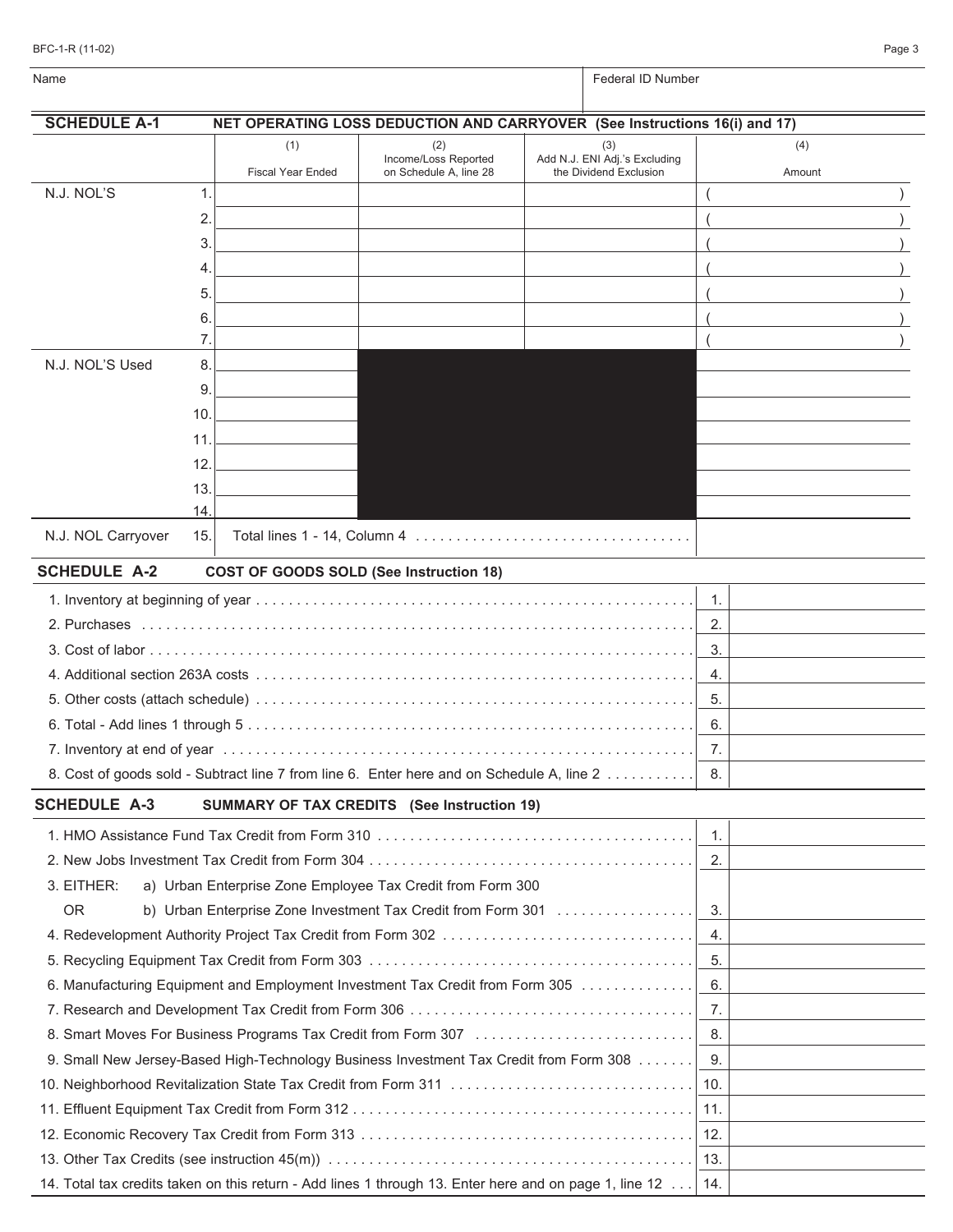| <b>SCHEDULE A-4</b><br><b>SUMMARY SCHEDULE (See Instruction 20)</b> |     |                  |  |                                       |                                                                 |     |                  |
|---------------------------------------------------------------------|-----|------------------|--|---------------------------------------|-----------------------------------------------------------------|-----|------------------|
| <b>Net Operating Loss Deduction</b>                                 |     |                  |  |                                       | 6. Schedule J, Part III, line $2(q) \ldots$                     | 6.  |                  |
| and Carryover                                                       |     |                  |  |                                       | 7. Schedule J, Part III, line $2(h) \ldots$                     |     |                  |
| 1. Schedule A-1, line 15                                            |     |                  |  |                                       | 8. Schedule J, Part III, line $2(i)$                            | -8. |                  |
| Interest and Intangible Costs and<br><b>Expenses</b>                |     |                  |  |                                       | 9. Schedule J, Part III, line $3(c) \ldots$                     | 9.  |                  |
| 2. Schedule G, Part I, line $b \ldots \ldots$                       |     |                  |  |                                       | Non-Operational Income Information                              |     |                  |
| 3. Schedule G, Part II, line b                                      | 3.  |                  |  |                                       | 10. Schedule O, Part III, line 31 10.                           |     |                  |
| <b>Schedule J Information</b>                                       |     |                  |  | <b>Dividend Exclusion Information</b> |                                                                 |     |                  |
| 4. Schedule J, Part III, line $1(c)$                                | -4. |                  |  |                                       |                                                                 |     |                  |
| 5. Schedule J, Part III, line $2(f)$                                | 5.  |                  |  |                                       | 12. Schedule R, line $6 \ldots \ldots \ldots$                   | 12. |                  |
| <b>Historical Information</b><br>(All Corporations)                 |     | <b>Year 1999</b> |  | <b>Year 2000</b>                      | <b>Year 2001</b>                                                |     | <b>Year 2002</b> |
| 13. Schedule AM, Part III, line 1                                   |     |                  |  |                                       |                                                                 |     |                  |
| 14. Schedule AM, Part III, line 2                                   |     |                  |  |                                       |                                                                 |     |                  |
| CAUENII E A E                                                       |     |                  |  |                                       | COOCO INCOME TECT FOD FINANCIAL DUCINECCES (See Instruction 04) |     |                  |

### **SCHEDULE A-5 GROSS INCOME TEST FOR FINANCIAL BUSINESSES (See Instruction 21) Qualifying financial businesses must file this form along with their tax return Form BFC-1**

This form is used to determine whether a corporation qualifies as a Financial Business Corporation. For the purpose of making this computation, Column 1 shall be the sum of the amounts reported on line 1 and lines 4 through 10 of Schedule A on Form CBT-100 or BFC-1, adjusted for interest on Federal, State, Municipal and other obligations not included on line 5 of Schedule A and the dividend exclusion. Column 2 shall be the gross income included in Column 1 which was derived from the following financial activities:

1) Discounting and negotiating promissory notes, drafts, bills of exchange and other evidences of debt;

2) Buying and selling exchange;

3) Making of or dealing in secured or unsecured loans and discounts;

- 4) Dealing in securities or shares of corporate stock by purchasing and selling such securities and stock without recourse, solely upon the order and for the account of customers;
- 5) Investing and reinvesting in marketable obligations evidencing indebtedness of any person, copartnership, association or corporation in the form of bonds, notes or debentures commonly known as investment securities; or
- 6) Dealing in or underwriting obligations of the United States, any state or any political subdivision thereof or of a corporate instrumentality of any of them.
- 7) Certain leasing transactions which approximate secured loans by meeting each of the following requirements:
	- i. Lessor must look primarily to the creditworthiness of the lessee in order to recover its investment.
	- ii. Lessor may not rely on repetitious leasing of the same property.
	- iii. The lease must be a net lease.
	- iv. The lessor must recover its full investment plus its cost of financing through the rental payments, tax benefits, and the residual value of the property.

See N.J.A.C 18:7-1.16(b) for additional information regarding leasing transactions.

|                     | From Schedule A of the CBT-100 or BFC-1                                            | Column 1<br><b>Gross Income - Overall</b> | Column <sub>2</sub><br><b>Gross Income Financial</b><br><b>Activities</b> |
|---------------------|------------------------------------------------------------------------------------|-------------------------------------------|---------------------------------------------------------------------------|
| Line 1              | Gross receipts                                                                     |                                           |                                                                           |
| Line 4              | <b>Dividends</b>                                                                   |                                           |                                                                           |
| Line 5              | Interest                                                                           |                                           |                                                                           |
| Line 6              | Gross rents                                                                        |                                           |                                                                           |
| Line 7              | Gross royalties                                                                    |                                           |                                                                           |
| Line 8              | Capital gain net income                                                            |                                           |                                                                           |
| Line 9              | Net gain or loss from Federal Form 4797                                            |                                           |                                                                           |
| Line 10             | Other income                                                                       |                                           |                                                                           |
| <b>TOTAL</b>        |                                                                                    |                                           |                                                                           |
| Add:                | Interest on Federal, State, Municipal and other obligations not included in line 5 |                                           |                                                                           |
| Subtotal            |                                                                                    |                                           |                                                                           |
| Deduct:             | Dividend exclusion from Schedule R of CBT-100 or BFC-1                             |                                           |                                                                           |
| <b>GROSS INCOME</b> |                                                                                    |                                           |                                                                           |

**Divide the gross income from Column 2 by the gross income from Column 1 and enter the result \_\_\_\_\_\_\_\_\_\_\_\_\_\_\_\_\_\_\_\_\_\_\_\_%**

If the resulting percentage **is less than 75%**, the corporation **does not qualify** as a Financial Business and **must file** a Corporation Business Tax Return, **Form CBT-100.**

If the resulting percentage **is 75% or more**, the corporation qualifies as a Financial Business and **must file** a Corporation Business Tax Return for Banking and Financial Corporations, **Form BFC-1**, and complete Schedule L apportioning the financial business in New Jersey consistent with N.J.S.A. 54:10A-38 (section 38 of the Corporation Business Tax Act).

This schedule must be attached to the BFC-1 filed by the taxpayer.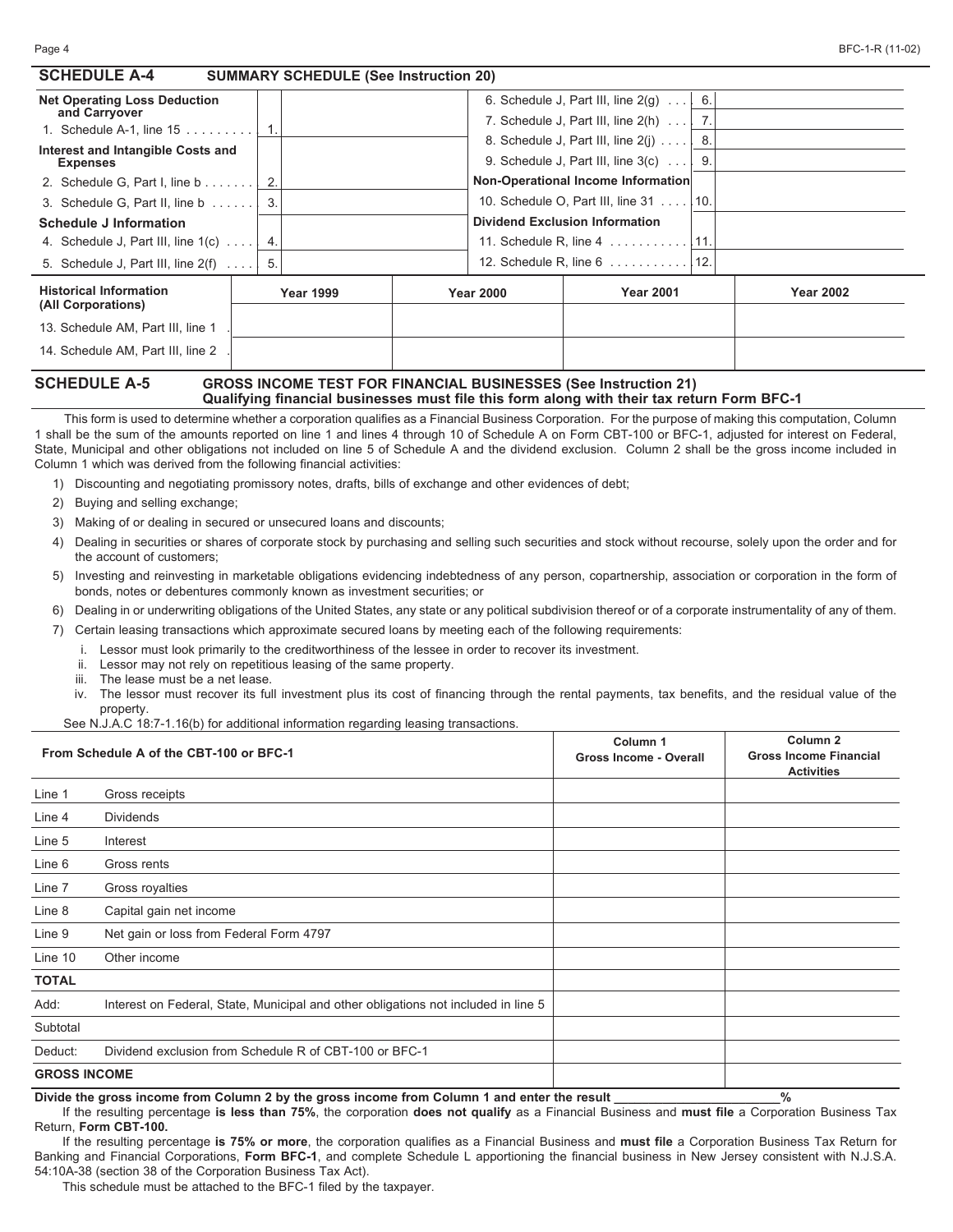NAME AS SHOWN ON RETURN FEDERAL ID NUMBER

|                                                                  | <b>SCHEDULE AM</b><br>ALTERNATIVE MINIMUM ASSESSMENT FOR BFC CORPORATIONS (See Instruction 22) |                         |  |  |  |  |
|------------------------------------------------------------------|------------------------------------------------------------------------------------------------|-------------------------|--|--|--|--|
|                                                                  | <b>PART I</b><br><b>COMPUTATION OF NEW JERSEY GROSS RECEIPTS</b>                               |                         |  |  |  |  |
|                                                                  | 1. Enter sales of tangible personal property shipped to points within New Jersey   1           |                         |  |  |  |  |
|                                                                  |                                                                                                |                         |  |  |  |  |
|                                                                  |                                                                                                | $\overline{\mathbf{3}}$ |  |  |  |  |
|                                                                  | 4. Enter royalties for the use in New Jersey of patents and copyrights                         |                         |  |  |  |  |
|                                                                  |                                                                                                | - 5                     |  |  |  |  |
|                                                                  |                                                                                                | - 6                     |  |  |  |  |
| <b>PART II</b><br><b>COMPUTATION OF NEW JERSEY GROSS PROFITS</b> |                                                                                                |                         |  |  |  |  |
|                                                                  |                                                                                                |                         |  |  |  |  |
|                                                                  |                                                                                                |                         |  |  |  |  |
|                                                                  | 3. Enter the Allocation Factor from Schedule J, Part III, line 5. (Non-allocators enter 100%)  | 3.                      |  |  |  |  |
|                                                                  |                                                                                                |                         |  |  |  |  |

5. New Jersey Gross Profits - subtract line 4 from line 1 . . . . . . . . . . . . . . . . . . . . . . . . . . . . . . . . 5.

### **PART III GROSS SALES AND COST OF GOODS SOLD FOR CURRENT AND PRIOR YEARS**

|                             | <b>Year 1999</b>                                                                                                                                   | <b>Year 2000</b> | <b>Year 2001</b> |   | <b>Year 2002</b><br><b>From Part II Above</b> |
|-----------------------------|----------------------------------------------------------------------------------------------------------------------------------------------------|------------------|------------------|---|-----------------------------------------------|
| 1. NJ Gross<br>receipts     |                                                                                                                                                    |                  |                  |   |                                               |
| 2. NJ Cost of<br>Goods Sold |                                                                                                                                                    |                  |                  |   |                                               |
| <b>PART IV</b>              | ALTERNATIVE MINIMUM ASSESSMENT BASED UPON GROSS PROFITS                                                                                            |                  |                  |   |                                               |
|                             | 1. New Jersey Gross Profits - enter amount from Part II, line 5; if less than \$1,000,000, enter                                                   |                  |                  | 1 |                                               |
|                             | 2. If line 1 is greater than \$1,000,000, but not over \$10,000,000, complete line 3.<br>If line 1 is greater than \$10,000,000 then go to line 4. |                  |                  |   |                                               |
|                             |                                                                                                                                                    |                  |                  |   | \$1,000,000                                   |
| (b)                         |                                                                                                                                                    |                  |                  |   |                                               |
| (C)                         |                                                                                                                                                    |                  |                  |   |                                               |
| (d)                         | Multiply line 3(c) by 1.11111, the NJ AMA Exclusion Rate $\ldots \ldots \ldots \ldots \ldots \ldots \ldots \ldots$                                 |                  |                  |   |                                               |
| 4. (a)                      | If line 1 is greater than \$10,000,000, but not over \$15,000,000, multiply line 1 by .0035 $\ldots$ 4(a)                                          |                  |                  |   |                                               |
| (b)                         | If line 1 is greater than \$15,000,000, but not over \$25,000,000, multiply line 1 by .006 $ 4(b)$                                                 |                  |                  |   |                                               |
| (C)                         | If line 1 is greater than \$25,000,000, but not over \$37,500,000, multiply line 1 by .007 $ 4(c)$                                                 |                  |                  |   |                                               |
| (d)                         |                                                                                                                                                    |                  |                  |   |                                               |
|                             | 5. AMA based on Gross Profits - amount from line $3(d)$ or $4(a)$ , $4(b)$ , $4(c)$ , or $4(d)$                                                    |                  |                  | 5 |                                               |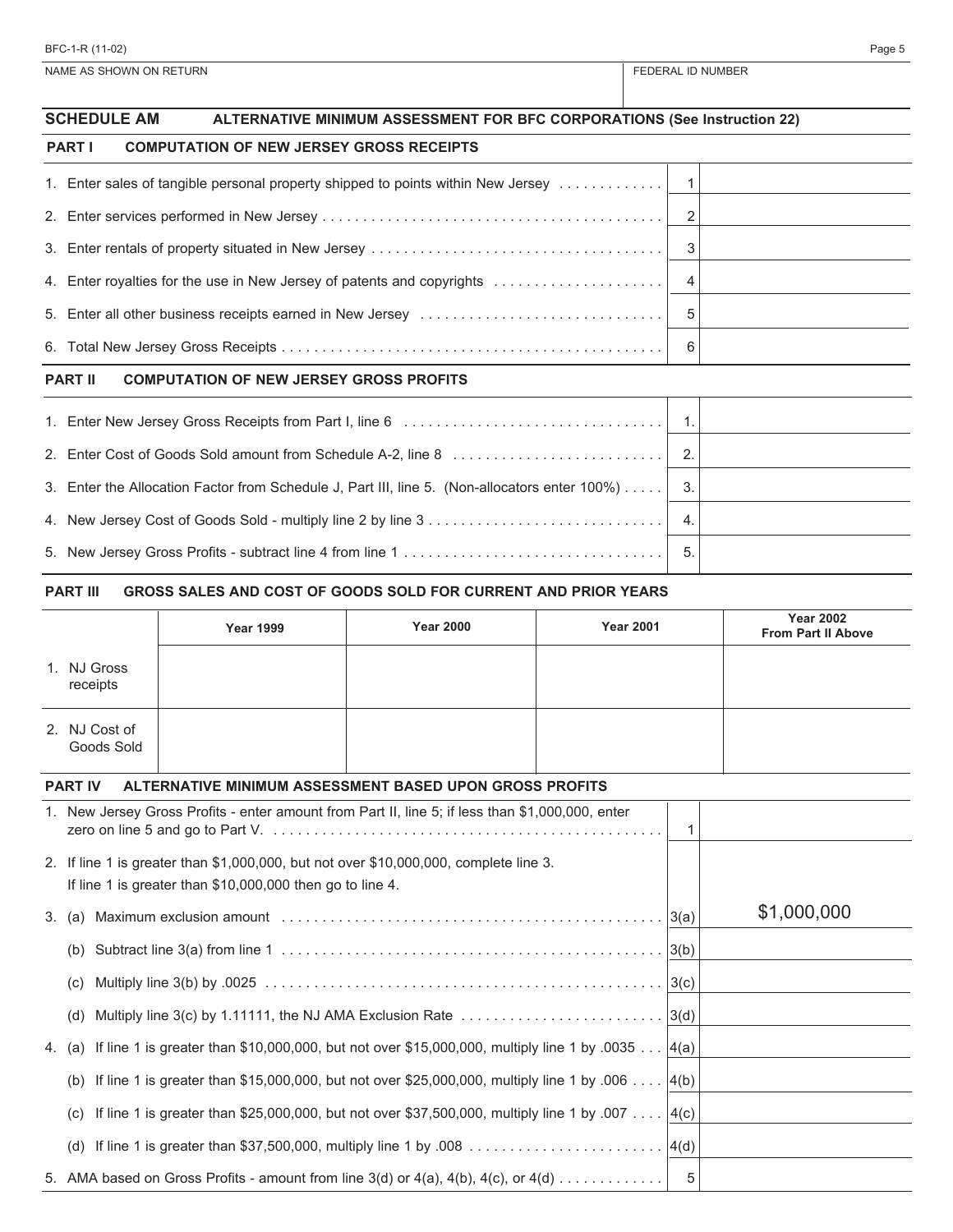| NAME AS SHOWN ON RETURN                                                                                                                                                                                                                                                                 |              | FEDERAL ID NUMBER |  |  |
|-----------------------------------------------------------------------------------------------------------------------------------------------------------------------------------------------------------------------------------------------------------------------------------------|--------------|-------------------|--|--|
| <b>PART V</b><br>ALTERNATIVE MINIMUM ASSESSMENT BASED UPON GROSS RECEIPTS                                                                                                                                                                                                               |              |                   |  |  |
| 1. New Jersey Gross Receipts - enter amount from Part I, line 6; if less than \$2,000,000,                                                                                                                                                                                              |              |                   |  |  |
|                                                                                                                                                                                                                                                                                         | 1            |                   |  |  |
| 2. If line 1 is greater than \$2,000,000, but not over \$20,000,000, complete line 3.<br>If line 1 is greater than \$20,000,000 then go to line 4.                                                                                                                                      |              |                   |  |  |
|                                                                                                                                                                                                                                                                                         |              | \$2,000,000       |  |  |
|                                                                                                                                                                                                                                                                                         |              |                   |  |  |
|                                                                                                                                                                                                                                                                                         |              |                   |  |  |
| (d) Multiply line 3(c) by 1.11111, the NJ AMA Exclusion Rate $\ldots \ldots \ldots \ldots \ldots \ldots \ldots \ldots$                                                                                                                                                                  |              |                   |  |  |
| 4. (a) If line 1 is greater than \$20,000,000, but not over \$30,000,000, multiply line 1 by .00175  4(a)                                                                                                                                                                               |              |                   |  |  |
| (b) If line 1 is greater than \$30,000,000, but not over \$50,000,000, multiply line 1 by .003 $ 4(b)$                                                                                                                                                                                  |              |                   |  |  |
| (c) If line 1 is greater than \$50,000,000, but not over \$75,000,000, multiply line 1 by .0035 $ 4(c)$                                                                                                                                                                                 |              |                   |  |  |
|                                                                                                                                                                                                                                                                                         |              |                   |  |  |
| 5. AMA based on Gross Receipts - amount from line $3(d)$ or $4(a)$ , $4(b)$ , $4(c)$ , or $4(d)$                                                                                                                                                                                        | 5            |                   |  |  |
| <b>CORPORATION BUSINESS TAX/ALTERNATIVE MINIMUM ASSESSMENT</b><br><b>PART VI</b>                                                                                                                                                                                                        |              |                   |  |  |
| 1. Enter amount from Part V, line 5, Alternative Minimum Assessment (Gross Receipts)                                                                                                                                                                                                    | $\mathbf{1}$ |                   |  |  |
| 2. Enter amount from Part IV, line 5, Alternative Minimum Assessment (Gross Profits)                                                                                                                                                                                                    | 2            |                   |  |  |
|                                                                                                                                                                                                                                                                                         | 3            | \$5,000,000       |  |  |
| 4. For the first privilege period, the taxpayer has the option to select the computation of the<br>Alternative Minimum Assessment on line 1 or 2. However, once selected, the method must<br>be employed for that privilege period, and for the next succeeding four privilege periods. | 4            |                   |  |  |
| 5. Amount of Tax - enter the lesser of line 3 or line 4. Enter this amount on line 14, page 1 of<br>the BFC-1-R. If taxpayer is part of an affiliated group claiming the AMA Threshold Limit,                                                                                           | 5            |                   |  |  |
| <b>KEY CORPORATION ELECTION</b><br><b>PART VII</b>                                                                                                                                                                                                                                      |              |                   |  |  |
|                                                                                                                                                                                                                                                                                         |              |                   |  |  |
|                                                                                                                                                                                                                                                                                         |              |                   |  |  |
|                                                                                                                                                                                                                                                                                         | 3            |                   |  |  |
| 4. Enter the CBT liability from BFC-1-R, page 1, line 13, or the minimum tax, whichever                                                                                                                                                                                                 | 4            |                   |  |  |
| 5. Excess AMA over CBT - line 3 minus line 4 (If less than zero, enter zero)                                                                                                                                                                                                            | 5            |                   |  |  |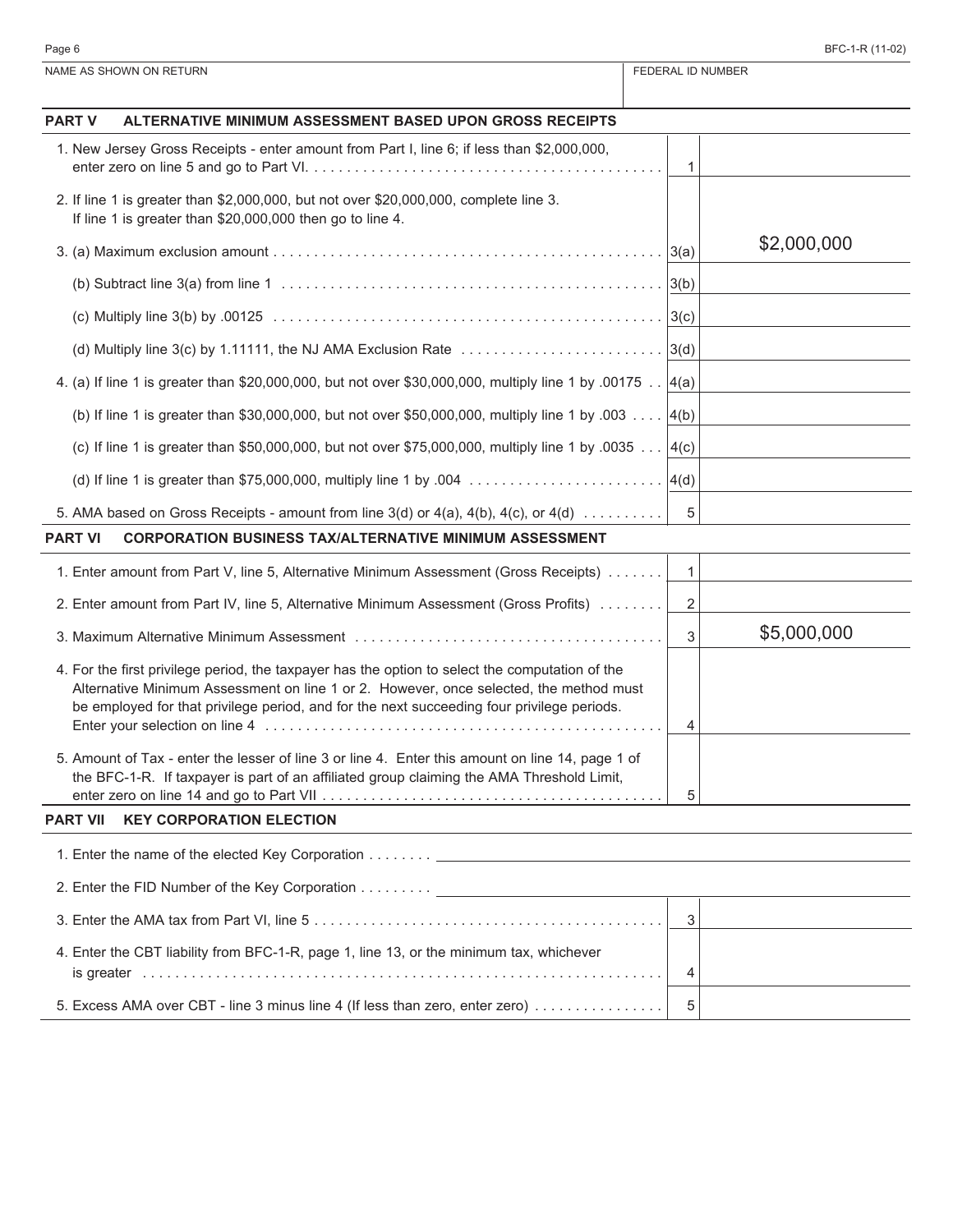## **SCHEDULE B BALANCE SHEET AS OF**

Figures appearing below must be the same as year-end figures shown on the taxpayer's books. If not, explain and reconcile on rider. Consolidated returns are not permitted. See instruction 23.

| Assets                                                                    | sonoondatod Total no di o Tiot pormittod: |     | Beginning of the Tax Year                                                      | <b>End of Tax Year</b> |
|---------------------------------------------------------------------------|-------------------------------------------|-----|--------------------------------------------------------------------------------|------------------------|
| 1. Cash                                                                   |                                           |     |                                                                                |                        |
| 2. Trade notes and accounts receivable                                    |                                           |     |                                                                                |                        |
| (a) Reserve for bad debts                                                 |                                           |     |                                                                                |                        |
| 3. Loans to stockholders / affiliates                                     |                                           |     |                                                                                |                        |
| 4. Stock of subsidiaries                                                  |                                           |     |                                                                                |                        |
| 5. Corporate stocks                                                       |                                           |     |                                                                                |                        |
| 6. Bonds, mortgages and notes                                             |                                           |     |                                                                                |                        |
| 7. New Jersey State and Local government obligations                      |                                           |     |                                                                                |                        |
| 8. All other government obligations                                       |                                           |     |                                                                                |                        |
| 9. Patents and copyrights                                                 |                                           |     |                                                                                |                        |
| 10. Deferred charges                                                      |                                           |     |                                                                                |                        |
| 11. Goodwill                                                              |                                           |     |                                                                                |                        |
| 12. All other intangible personal property (itemize)                      |                                           |     |                                                                                |                        |
| 13. Total intangible personal property (total lines 1 to 12)              |                                           |     |                                                                                |                        |
| 14. Land                                                                  |                                           |     |                                                                                |                        |
| 15. Buildings and other improvements                                      |                                           |     |                                                                                |                        |
| (a) Less accumulated depreciation                                         |                                           |     |                                                                                |                        |
| 16. Machinery and equipment                                               |                                           |     |                                                                                |                        |
| (a) Less accumulated depreciation                                         |                                           |     |                                                                                |                        |
| 17. Inventories                                                           |                                           |     |                                                                                |                        |
| 18. All other tangible personalty (net) (itemize on rider)                |                                           |     |                                                                                |                        |
| 19. Total real and tangible personal property (total lines 14 to 18)      |                                           |     |                                                                                |                        |
| 20. Total assets (add lines 13 and 19)                                    |                                           |     |                                                                                |                        |
| <b>Liabilities and Stockholder's Equity</b>                               |                                           |     |                                                                                |                        |
| 21. Accounts payable                                                      |                                           |     |                                                                                |                        |
| 22. Mortgages, notes, bonds payable in less than 1 year (attach schedule) |                                           |     |                                                                                |                        |
| 23. Other current liabilities (attach schedule)                           |                                           |     |                                                                                |                        |
| 24. Loans from stockholders / affiliates                                  |                                           |     |                                                                                |                        |
| 25. Mortgages, notes, bonds payable in 1 year or more (attach schedule)   |                                           |     |                                                                                |                        |
| 26. Other liabilities (attach schedule)                                   |                                           |     |                                                                                |                        |
| (a) Preferred stock<br>27. Capital stock:                                 |                                           |     |                                                                                |                        |
| (b) common stock                                                          |                                           |     |                                                                                |                        |
| 28. Paid-in or capital surplus                                            |                                           |     |                                                                                |                        |
| 29. Retained earnings - appropriated (attach schedule)                    |                                           |     |                                                                                |                        |
| 30. Retained earnings - unappropriated                                    |                                           |     |                                                                                |                        |
| 31. Adjustments to shareholders' equity (attach schedule)                 |                                           |     |                                                                                |                        |
| 32. Less cost of treasury stock                                           |                                           |     |                                                                                |                        |
| 33. Total liabilities and stockholder's equity (total lines 21 to 32)     |                                           |     |                                                                                |                        |
| <b>SCHEDULE C</b>                                                         |                                           |     | RECONCILIATION OF INCOME PER BOOKS WITH INCOME PER RETURN (See Instruction 24) |                        |
| 1. Net income per books                                                   |                                           |     | 7. Income recorded on books this year not                                      |                        |
| 2. Federal income tax                                                     |                                           |     | included in this return (itemize)                                              |                        |
| 3. Excess of capital losses over capital gains                            |                                           |     | (a) Tax-exempt interest \$                                                     |                        |
| 4 Income subject to tax not recorded on                                   |                                           | (b) |                                                                                |                        |

| 3. Excess of capital losses over capital gains                                                                                            | $(a)$ rax-exempt interest $\psi$                                                        |
|-------------------------------------------------------------------------------------------------------------------------------------------|-----------------------------------------------------------------------------------------|
| 4. Income subject to tax not recorded on<br>books this year (itemize)                                                                     | (b)<br>(c)                                                                              |
|                                                                                                                                           | 8. Deductions in this tax return not charged<br>against book income this year (itemize) |
| 5. Expenses recorded on books this year not<br>deducted in this return (itemize)<br>(a) Depreciation \$<br>(b) Contributions Carryover \$ | (a) Depreciation \$<br>(b) Contributions Carryover \$                                   |
| (c) Other (itemize) $\frac{1}{2}$                                                                                                         | 9. Total of lines 7 and 8                                                               |
| 6. Total of lines 1 through 5                                                                                                             | 10. Income (Item 28, Schedule A) - line 6 less 9                                        |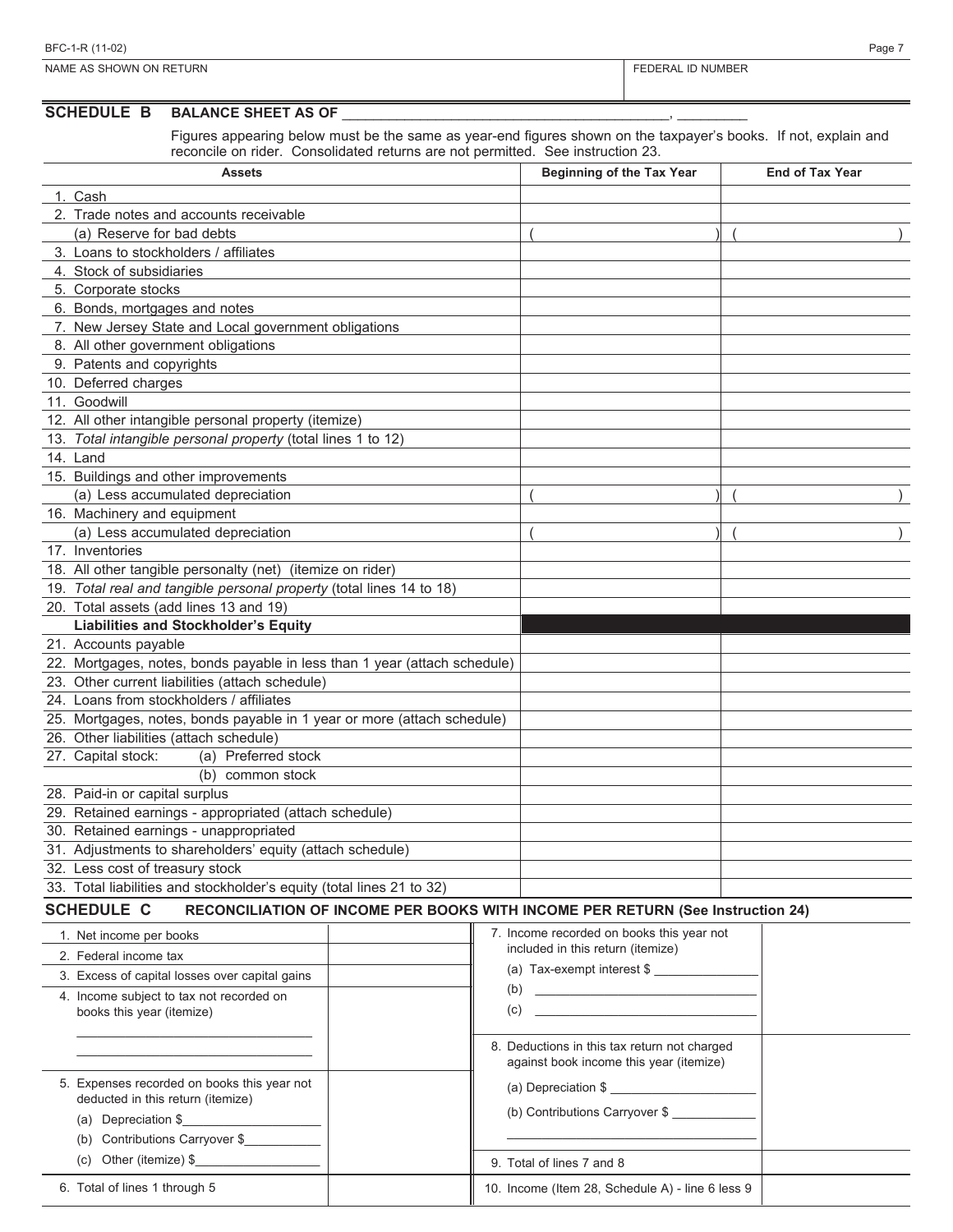| Page 8                                                                                                                                                                                                                                                                                                                                                                                                                                                                                                                                                                                                                                                                                                                                                                                     |                                                                                                                                                |                                         |                                                 |  |                                                                    | BFC-1-R (11-02)           |
|--------------------------------------------------------------------------------------------------------------------------------------------------------------------------------------------------------------------------------------------------------------------------------------------------------------------------------------------------------------------------------------------------------------------------------------------------------------------------------------------------------------------------------------------------------------------------------------------------------------------------------------------------------------------------------------------------------------------------------------------------------------------------------------------|------------------------------------------------------------------------------------------------------------------------------------------------|-----------------------------------------|-------------------------------------------------|--|--------------------------------------------------------------------|---------------------------|
| NAME AS SHOWN ON RETURN                                                                                                                                                                                                                                                                                                                                                                                                                                                                                                                                                                                                                                                                                                                                                                    |                                                                                                                                                |                                         |                                                 |  | <b>FEDERAL ID NUMBER</b>                                           |                           |
| SCHEDULE C-1 ANALYSIS OF UNAPPROPRIATED RETAINED EARNINGS PER BOOKS (See Instruction 24)                                                                                                                                                                                                                                                                                                                                                                                                                                                                                                                                                                                                                                                                                                   |                                                                                                                                                |                                         |                                                 |  |                                                                    |                           |
| 1. Balance at beginning of year                                                                                                                                                                                                                                                                                                                                                                                                                                                                                                                                                                                                                                                                                                                                                            |                                                                                                                                                |                                         | 5. Distributions                                |  |                                                                    |                           |
| 2. Net income per books                                                                                                                                                                                                                                                                                                                                                                                                                                                                                                                                                                                                                                                                                                                                                                    |                                                                                                                                                |                                         |                                                 |  | (a) Cash \$                                                        |                           |
| 3. Other increases (itemize)                                                                                                                                                                                                                                                                                                                                                                                                                                                                                                                                                                                                                                                                                                                                                               |                                                                                                                                                |                                         | (b) Stock \$                                    |  |                                                                    |                           |
|                                                                                                                                                                                                                                                                                                                                                                                                                                                                                                                                                                                                                                                                                                                                                                                            |                                                                                                                                                |                                         |                                                 |  | $(c)$ Property $\frac{c}{c}$                                       |                           |
|                                                                                                                                                                                                                                                                                                                                                                                                                                                                                                                                                                                                                                                                                                                                                                                            |                                                                                                                                                |                                         | 6. Other decreases (itemize)                    |  |                                                                    |                           |
|                                                                                                                                                                                                                                                                                                                                                                                                                                                                                                                                                                                                                                                                                                                                                                                            |                                                                                                                                                |                                         |                                                 |  |                                                                    |                           |
|                                                                                                                                                                                                                                                                                                                                                                                                                                                                                                                                                                                                                                                                                                                                                                                            |                                                                                                                                                |                                         |                                                 |  |                                                                    |                           |
|                                                                                                                                                                                                                                                                                                                                                                                                                                                                                                                                                                                                                                                                                                                                                                                            |                                                                                                                                                |                                         | 7. Total of lines 5 and 6                       |  |                                                                    |                           |
| 4. Total of lines 1, 2 and 3                                                                                                                                                                                                                                                                                                                                                                                                                                                                                                                                                                                                                                                                                                                                                               |                                                                                                                                                |                                         | 8. Balance end of year (line 4 less 7)          |  |                                                                    |                           |
| <b>SCHEDULE E</b>                                                                                                                                                                                                                                                                                                                                                                                                                                                                                                                                                                                                                                                                                                                                                                          |                                                                                                                                                |                                         |                                                 |  |                                                                    |                           |
|                                                                                                                                                                                                                                                                                                                                                                                                                                                                                                                                                                                                                                                                                                                                                                                            | <b>GENERAL INFORMATION (See Instruction 25)</b><br>ALL TAXPAYERS MUST ANSWER THE FOLLOWING QUESTIONS. RIDERS MUST BE PROVIDED WHERE NECESSARY. |                                         |                                                 |  |                                                                    |                           |
| 1. Type of business<br>Principal products handled<br>Internal Revenue Center where corresponding Federal tax return was filed<br>2. FINAL DETERMINATION OF NET INCOME BY FEDERAL GOVERNMENT (See Instruction 15)<br>Has a change or correction in the amount of taxable income of the reporting corporation or for any other corporation purchased, merged or<br>consolidated with the reporting corporation, been finally determined by the Internal Revenue Service, and not previously reported to New Jersey?<br>3. Did one or more other corporations own beneficially, or control, a majority of the stock of taxpayer corporation or did the same interests own<br>beneficially, or control, a majority of the stock of taxpayer corporation and of one or more other corporations? |                                                                                                                                                |                                         |                                                 |  |                                                                    |                           |
| Name of Controlled Corporations                                                                                                                                                                                                                                                                                                                                                                                                                                                                                                                                                                                                                                                                                                                                                            |                                                                                                                                                | Percent of Stock<br>Owned or Controlled |                                                 |  | By Whom Controlled                                                 |                           |
|                                                                                                                                                                                                                                                                                                                                                                                                                                                                                                                                                                                                                                                                                                                                                                                            |                                                                                                                                                |                                         |                                                 |  |                                                                    |                           |
|                                                                                                                                                                                                                                                                                                                                                                                                                                                                                                                                                                                                                                                                                                                                                                                            |                                                                                                                                                |                                         |                                                 |  |                                                                    |                           |
| 4. Is the capital stock of the taxpayer listed on any exchange? "Yes or No" _________. If yes, specify exchanges where listed and submit taxpayer's<br>Annual Report to stockholders for the period covered by this return.<br>5. Is this corporation a Professional Corporation (PC) formed pursuant to NJSA 14:17-1 et.seq. or any similar law from a possession or territory of the                                                                                                                                                                                                                                                                                                                                                                                                     |                                                                                                                                                |                                         |                                                 |  |                                                                    |                           |
| United States, a state, or political subdivision thereof? "Yes or No" ______________. If yes, go to the next question.<br>How many licensed professionals are owners, shareholders, and/or employees from this PC as of the first day of the privilege period?<br>Attach a rider providing the names, addresses, and FID or SS numbers of the licensed professionals in the PC. If the number of licensed professionals<br>is greater than 2, complete Schedule PC-Per Capita Licensed Professional Fee. See instruction 41 for examples of licensed professionals.                                                                                                                                                                                                                        |                                                                                                                                                |                                         |                                                 |  |                                                                    |                           |
| 6. This question must be answered by corporations with income from sources outside the United States.<br>(a) Is income from sources outside the United States included in entire net income at line 38 of Schedule A. "Yes or No"<br>(b) If the answer is "No", set forth such items of gross income, the source, the deductions and the amount of foreign taxes paid thereon. Enter at line                                                                                                                                                                                                                                                                                                                                                                                               | 33(b), Schedule A, the difference between the net of such income and the amount of foreign taxes paid thereon not previously deducted.         |                                         |                                                 |  |                                                                    |                           |
| <b>SCHEDULE F</b>                                                                                                                                                                                                                                                                                                                                                                                                                                                                                                                                                                                                                                                                                                                                                                          | <b>CORPORATE OFFICERS - GENERAL INFORMATION AND COMPENSATION (See Instruction 26)</b>                                                          |                                         |                                                 |  |                                                                    |                           |
| (1)                                                                                                                                                                                                                                                                                                                                                                                                                                                                                                                                                                                                                                                                                                                                                                                        | (2)                                                                                                                                            | (3)                                     | (4)                                             |  | (5)                                                                | (6)                       |
| Name and Current Address of Officer                                                                                                                                                                                                                                                                                                                                                                                                                                                                                                                                                                                                                                                                                                                                                        | Social Security Number                                                                                                                         | Title                                   | Dates Employed<br>in this position<br>From I To |  | Percent of Corporation<br><b>Stock Owned</b><br>Common   Preferred | Amount of<br>Compensation |

|                                                                                    |  |  | From | To | Common | Preferred | Compensation |
|------------------------------------------------------------------------------------|--|--|------|----|--------|-----------|--------------|
|                                                                                    |  |  |      |    |        |           |              |
|                                                                                    |  |  |      |    |        |           |              |
|                                                                                    |  |  |      |    |        |           |              |
|                                                                                    |  |  |      |    |        |           |              |
|                                                                                    |  |  |      |    |        |           |              |
|                                                                                    |  |  |      |    |        |           |              |
|                                                                                    |  |  |      |    |        |           |              |
| (a)                                                                                |  |  |      |    |        |           |              |
| (b)                                                                                |  |  |      |    |        |           |              |
| Balance of compensation of officers (enter here and on Schedule A, line 12)<br>(c) |  |  |      |    |        |           |              |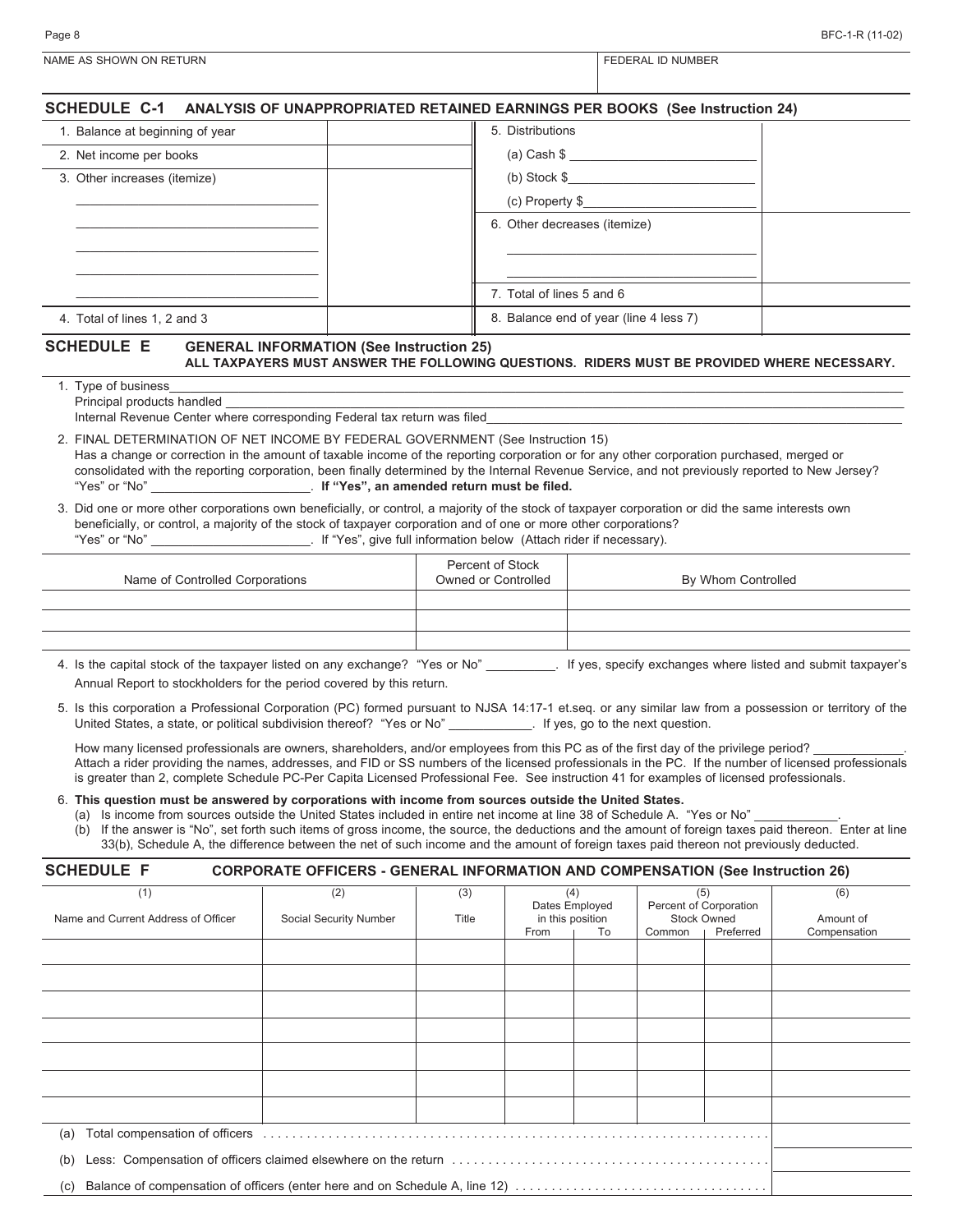| BFC-1-R (11-02)         |                 |  |  |  |
|-------------------------|-----------------|--|--|--|
| NAME AS SHOWN ON RETURN | DERAL ID NUMBER |  |  |  |

## **SCHEDULE G - PART I INTEREST (See Instruction 27)**

| 1. Was interest paid, accrued or incurred to a related member(s), deducted from entire net income? |  |
|----------------------------------------------------------------------------------------------------|--|
|----------------------------------------------------------------------------------------------------|--|

"Yes" or "No" \_\_\_\_\_\_\_\_\_\_\_\_\_\_\_\_\_\_\_\_\_\_\_. If "Yes", fill out the following schedule.

| Name of Related Member                                                                                                                                                                                                                | Federal ID Number | Relationship to Taxpayer | <b>Amount Deducted</b> |
|---------------------------------------------------------------------------------------------------------------------------------------------------------------------------------------------------------------------------------------|-------------------|--------------------------|------------------------|
|                                                                                                                                                                                                                                       |                   |                          |                        |
|                                                                                                                                                                                                                                       |                   |                          |                        |
|                                                                                                                                                                                                                                       |                   |                          |                        |
|                                                                                                                                                                                                                                       |                   |                          |                        |
| Total amount of interest deducted entertainment is a series of the series of the series of the series of the series of the series of the series of the series of the series of the series of the series of the series of the s<br>(a) |                   |                          |                        |
| (b)                                                                                                                                                                                                                                   |                   |                          |                        |
|                                                                                                                                                                                                                                       |                   |                          |                        |

### **SCHEDULE G - PART II INTEREST EXPENSES AND COSTS AND INTANGIBLE EXPENSES AND COSTS (See Instruction 27)**

1. Were intangible expenses and costs including intangible interest expenses and costs, paid, accrued or incurred to related members, deducted from entire net income? "Yes" or "No" entire net income? If "Yes", fill out the following schedule.

| Name of Related Member                                                                     | Federal ID Number | Relationship to Taxpayer | Type of Intangible<br><b>Expense Deducted</b> | <b>Amount Deducted</b> |
|--------------------------------------------------------------------------------------------|-------------------|--------------------------|-----------------------------------------------|------------------------|
|                                                                                            |                   |                          |                                               |                        |
|                                                                                            |                   |                          |                                               |                        |
|                                                                                            |                   |                          |                                               |                        |
|                                                                                            |                   |                          |                                               |                        |
| (a)                                                                                        |                   |                          |                                               |                        |
| (b)                                                                                        |                   |                          |                                               |                        |
| Balance of intangible expenses and costs deducted (carry to Schedule A, line 33(d))<br>(c) |                   |                          |                                               |                        |

**SCHEDULE H TAXES (See Instructions 16(f) and 28)**

Include all taxes paid or accrued during the accounting period wherever deducted on Schedule A.

|                                                         | (a)                                         | (b)                                         | (c)               | (d)                           | (e)                                     | (f)   |
|---------------------------------------------------------|---------------------------------------------|---------------------------------------------|-------------------|-------------------------------|-----------------------------------------|-------|
|                                                         | Corporation<br>Franchise/Business<br>Taxes* | Corporation<br>Business/Occupancy<br>Taxes* | Property<br>Taxes | U.C.C. or<br>Payroll<br>Taxes | <b>Other Taxes</b><br>(attach schedule) | Total |
| 1. New Jersey Taxes                                     |                                             |                                             |                   |                               |                                         |       |
| 2. Other States & U.S. Possessions                      |                                             |                                             |                   |                               |                                         |       |
| 3. City and Local Taxes                                 |                                             |                                             |                   |                               |                                         |       |
| 4. Taxes Paid to Foreign Countries                      |                                             |                                             |                   |                               |                                         |       |
| 5. Total                                                |                                             |                                             |                   |                               |                                         |       |
| 6. Combine lines 5(a) and 5(b)                          |                                             |                                             |                   |                               |                                         |       |
| 7. Sales & Use Taxes Paid by a<br><b>Utility Vendor</b> |                                             |                                             |                   |                               |                                         |       |
| 8. Add lines 6 and 7 - Carry to<br>Schedule A, line 31. |                                             |                                             |                   |                               |                                         |       |
| 9. Federal Taxes                                        |                                             |                                             |                   |                               |                                         |       |
| 10. Total (Combine line 5 and line 9)                   |                                             |                                             |                   |                               |                                         |       |

\*Include on line 4 taxes paid or accrued to any foreign country, state, province, territory, or subdivision thereof.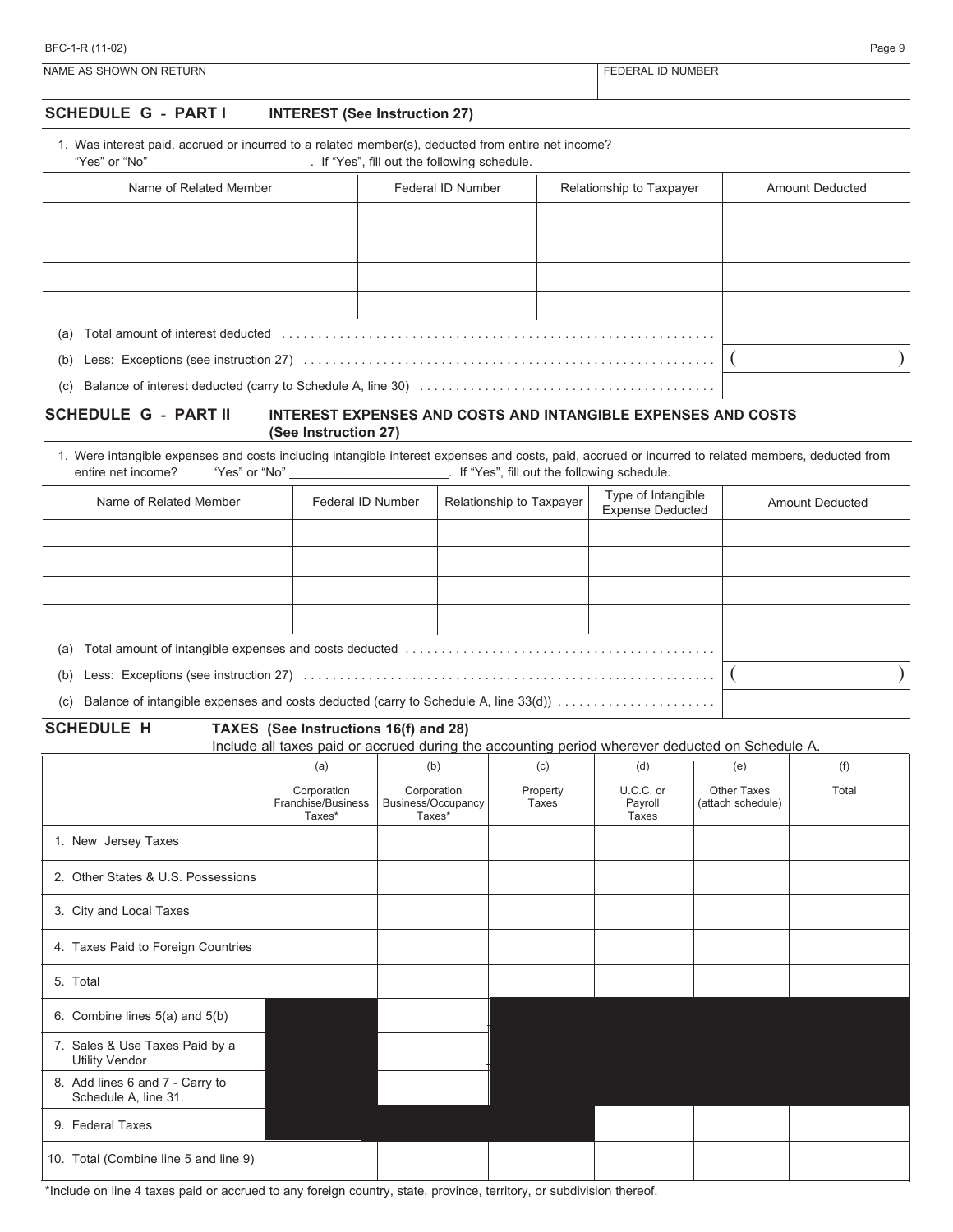| NAME AS SHOWN ON RETURN                                                                                                                                                                                                                                                                                                                                                                                                                                                                                      |                                            |                                                                                                                                                                                                                                                                                                                        |              |                       | FEDERAL ID NUMBER |      |                                              |  |                 |  |                       |
|--------------------------------------------------------------------------------------------------------------------------------------------------------------------------------------------------------------------------------------------------------------------------------------------------------------------------------------------------------------------------------------------------------------------------------------------------------------------------------------------------------------|--------------------------------------------|------------------------------------------------------------------------------------------------------------------------------------------------------------------------------------------------------------------------------------------------------------------------------------------------------------------------|--------------|-----------------------|-------------------|------|----------------------------------------------|--|-----------------|--|-----------------------|
| ALL TAXPAYERS WHO MAINTAIN A REGULAR PLACE OF BUSINESS OUTSIDE OF NEW JERSEY REGARDLESS<br><b>SCHEDULE J</b><br>OF THE AMOUNT OF ENTIRE NET INCOME REPORTED ON SCHEDULE A, LINE 39, OF THE BFC-1-R SHOULD<br>COMPLETE SCHEDULE J. THIS SCHEDULE SHOULD BE OMITTED IF THE TAXPAYER DOES NOT MAINTAIN A<br>Parts I, II, III,<br>REGULAR PLACE OF BUSINESS OUTSIDE THIS STATE OTHER THAN A STATUTORY OFFICE, IN WHICH CASE<br>IV, V and VI<br>THE TAX LAW REQUIRES THE ALLOCATION FACTOR TO BE 100% (1.000000). |                                            |                                                                                                                                                                                                                                                                                                                        |              |                       |                   |      |                                              |  |                 |  |                       |
| <b>PART I</b>                                                                                                                                                                                                                                                                                                                                                                                                                                                                                                |                                            | ALL ALLOCATING COMPANIES MUST ANSWER THE FOLLOWING QUESTIONS (See Instruction 31)                                                                                                                                                                                                                                      |              |                       |                   |      |                                              |  |                 |  |                       |
|                                                                                                                                                                                                                                                                                                                                                                                                                                                                                                              |                                            | (a) State the number of regular corporate places of business maintained outside this State (See instruction 31(b))                                                                                                                                                                                                     |              |                       |                   |      |                                              |  |                 |  |                       |
| (b) List the address of at least one such regular place of business                                                                                                                                                                                                                                                                                                                                                                                                                                          |                                            |                                                                                                                                                                                                                                                                                                                        |              |                       |                   |      |                                              |  |                 |  |                       |
| factory, store, office, etc.                                                                                                                                                                                                                                                                                                                                                                                                                                                                                 |                                            | (c) List the States in which the taxpayer maintained a permanent and continuous place of business, indicating type of establishment, such as warehouse,                                                                                                                                                                |              |                       |                   |      |                                              |  |                 |  |                       |
|                                                                                                                                                                                                                                                                                                                                                                                                                                                                                                              |                                            | (d) Give the address of every factory, warehouse, store, or other place of business in New Jersey, indicating type of establishment                                                                                                                                                                                    |              |                       |                   |      |                                              |  |                 |  |                       |
|                                                                                                                                                                                                                                                                                                                                                                                                                                                                                                              |                                            |                                                                                                                                                                                                                                                                                                                        |              |                       |                   |      |                                              |  |                 |  |                       |
| (e) Number of people employed (average) in New Jersey _______________                                                                                                                                                                                                                                                                                                                                                                                                                                        |                                            |                                                                                                                                                                                                                                                                                                                        |              |                       |                   |      |                                              |  |                 |  |                       |
|                                                                                                                                                                                                                                                                                                                                                                                                                                                                                                              |                                            | (f) Explain in detail internal controls used in distribution of receipts in and out of New Jersey, as shown in Part III, line 2                                                                                                                                                                                        |              |                       |                   |      |                                              |  |                 |  |                       |
|                                                                                                                                                                                                                                                                                                                                                                                                                                                                                                              |                                            | (g) State the location of the actual seat of management or control of the corporation                                                                                                                                                                                                                                  |              |                       |                   |      |                                              |  |                 |  |                       |
| <b>PART II</b>                                                                                                                                                                                                                                                                                                                                                                                                                                                                                               | <b>AVERAGE VALUES (See Instruction 32)</b> |                                                                                                                                                                                                                                                                                                                        |              |                       |                   |      |                                              |  |                 |  |                       |
|                                                                                                                                                                                                                                                                                                                                                                                                                                                                                                              |                                            | (a) This schedule showing average values of real and tangible personal property must be completed by every taxpayer entitled to and electing to allocate.                                                                                                                                                              |              |                       |                   |      |                                              |  |                 |  |                       |
|                                                                                                                                                                                                                                                                                                                                                                                                                                                                                                              |                                            | (b) The average values of real and tangible personal property owned are to be computed on the basis of the average book values thereof and not on original<br>cost. Rented or leased property is valued at 8 times the annual rent, including any amounts paid or accrued in addition to or in lieu of rent during the |              |                       |                   |      |                                              |  |                 |  |                       |
|                                                                                                                                                                                                                                                                                                                                                                                                                                                                                                              |                                            | period covered by the return. All other property which is used by the taxpayer but is neither owned, rented or leased, should be valued at book value,                                                                                                                                                                 |              |                       |                   |      |                                              |  |                 |  |                       |
|                                                                                                                                                                                                                                                                                                                                                                                                                                                                                                              |                                            | however, if no such book value exists, the market value of the property should be used.<br>(c) The frequency upon which the amounts in Columns A and B below have been averaged is                                                                                                                                     |              |                       |                   |      |                                              |  |                 |  | (See instruction 32). |
|                                                                                                                                                                                                                                                                                                                                                                                                                                                                                                              |                                            | AVERAGE VALUES (See instruction 32)                                                                                                                                                                                                                                                                                    |              |                       |                   |      |                                              |  |                 |  |                       |
| <b>ASSETS</b>                                                                                                                                                                                                                                                                                                                                                                                                                                                                                                |                                            |                                                                                                                                                                                                                                                                                                                        | (Omit Cents) |                       |                   |      | DIVISION USE ONLY                            |  |                 |  |                       |
|                                                                                                                                                                                                                                                                                                                                                                                                                                                                                                              |                                            | Column A - New Jersey                                                                                                                                                                                                                                                                                                  |              | Column B - Everywhere |                   |      |                                              |  |                 |  |                       |
| 1. Land                                                                                                                                                                                                                                                                                                                                                                                                                                                                                                      |                                            |                                                                                                                                                                                                                                                                                                                        |              |                       |                   |      |                                              |  |                 |  |                       |
| 2. Buildings and other Improvements<br>3. Machinery and Equipment                                                                                                                                                                                                                                                                                                                                                                                                                                            |                                            |                                                                                                                                                                                                                                                                                                                        |              |                       |                   |      |                                              |  |                 |  |                       |
| 4. Inventories                                                                                                                                                                                                                                                                                                                                                                                                                                                                                               |                                            |                                                                                                                                                                                                                                                                                                                        |              |                       |                   |      |                                              |  |                 |  |                       |
| 5. All other Tangible Personalty Owned                                                                                                                                                                                                                                                                                                                                                                                                                                                                       |                                            |                                                                                                                                                                                                                                                                                                                        |              |                       |                   |      |                                              |  |                 |  |                       |
| (Itemize on Rider)                                                                                                                                                                                                                                                                                                                                                                                                                                                                                           |                                            |                                                                                                                                                                                                                                                                                                                        |              |                       |                   |      |                                              |  |                 |  |                       |
| 6. Property rented or leased<br>(8 x Annual Rent)                                                                                                                                                                                                                                                                                                                                                                                                                                                            |                                            |                                                                                                                                                                                                                                                                                                                        |              |                       |                   |      |                                              |  |                 |  |                       |
| 7. All other Property Used                                                                                                                                                                                                                                                                                                                                                                                                                                                                                   |                                            |                                                                                                                                                                                                                                                                                                                        |              |                       |                   |      |                                              |  |                 |  |                       |
| 8. Total Real and Tangible Personal Property                                                                                                                                                                                                                                                                                                                                                                                                                                                                 |                                            |                                                                                                                                                                                                                                                                                                                        |              |                       |                   |      |                                              |  |                 |  |                       |
| <b>PART III</b>                                                                                                                                                                                                                                                                                                                                                                                                                                                                                              |                                            | <b>COMPUTATION OF ALLOCATION FACTOR (See Instruction 33)</b>                                                                                                                                                                                                                                                           |              |                       |                   |      |                                              |  |                 |  |                       |
|                                                                                                                                                                                                                                                                                                                                                                                                                                                                                                              |                                            |                                                                                                                                                                                                                                                                                                                        |              | COLUMN A (omit cents) |                   |      |                                              |  | <b>COLUMN B</b> |  |                       |
| 1. Average value of the taxpayer's real and tangible personal property:                                                                                                                                                                                                                                                                                                                                                                                                                                      |                                            |                                                                                                                                                                                                                                                                                                                        |              |                       |                   |      |                                              |  |                 |  |                       |
| (a) In New Jersey (Part II, Column A, line 8)                                                                                                                                                                                                                                                                                                                                                                                                                                                                |                                            |                                                                                                                                                                                                                                                                                                                        | 1(a)         |                       |                   |      |                                              |  |                 |  |                       |
| (b) Everywhere (Part II, Column B, line 8)<br>(c)                                                                                                                                                                                                                                                                                                                                                                                                                                                            |                                            | Percentage in New Jersey (line 1(a) divided by line 1(b)). Enter in Column B.                                                                                                                                                                                                                                          | 1(b)<br>1(c) |                       |                   | 1(c) |                                              |  |                 |  |                       |
| 2. Receipts:                                                                                                                                                                                                                                                                                                                                                                                                                                                                                                 |                                            |                                                                                                                                                                                                                                                                                                                        |              |                       |                   |      | Complete by carrying the fraction to six (6) |  |                 |  |                       |
| (a) From sales of tangible personal property shipped to points within New Jersey.                                                                                                                                                                                                                                                                                                                                                                                                                            |                                            |                                                                                                                                                                                                                                                                                                                        | 2(a)         |                       |                   |      | decimal places.<br>percent. Example:         |  |                 |  | Do not express as a   |
| (b) From services performed in New Jersey                                                                                                                                                                                                                                                                                                                                                                                                                                                                    |                                            |                                                                                                                                                                                                                                                                                                                        | 2(b)         |                       |                   |      |                                              |  |                 |  |                       |
| (c) From rentals of property situated in New Jersey<br>From royalties for the use in New Jersey of patents and copyrights<br>(d)                                                                                                                                                                                                                                                                                                                                                                             |                                            |                                                                                                                                                                                                                                                                                                                        | 2(c)<br>2(d) |                       |                   |      | 123,456<br>$1,000,000 =$                     |  |                 |  | 123456                |
| (e) All other business receipts earned in New Jersey. (See instruction 32(d))                                                                                                                                                                                                                                                                                                                                                                                                                                |                                            |                                                                                                                                                                                                                                                                                                                        | 2(e)         |                       |                   |      |                                              |  |                 |  |                       |
| (f)                                                                                                                                                                                                                                                                                                                                                                                                                                                                                                          |                                            | Total New Jersey receipts (Total of lines 2(a) to 2(e), inclusive, in Column A)                                                                                                                                                                                                                                        | 2(f)         |                       |                   |      |                                              |  |                 |  |                       |
| Total receipts from all sales, services, rentals, royalties and other business<br>(g)                                                                                                                                                                                                                                                                                                                                                                                                                        |                                            |                                                                                                                                                                                                                                                                                                                        |              |                       |                   |      |                                              |  |                 |  |                       |
| transactions everywhere.<br>Less Nonsourced Receipts (see instruction 33(e))<br>(h)                                                                                                                                                                                                                                                                                                                                                                                                                          |                                            |                                                                                                                                                                                                                                                                                                                        | 2(g)<br>2(h) |                       |                   |      |                                              |  |                 |  |                       |
| Total Everywhere Receipts allowable (line 2(g) minus line 2(h))<br>(i)                                                                                                                                                                                                                                                                                                                                                                                                                                       |                                            |                                                                                                                                                                                                                                                                                                                        | 2(i)         |                       |                   |      |                                              |  |                 |  |                       |
| (i)<br>Percentage in New Jersey (line 2(f) divided by line 2(i). Enter in Column B.                                                                                                                                                                                                                                                                                                                                                                                                                          |                                            |                                                                                                                                                                                                                                                                                                                        |              |                       |                   | 2(j) |                                              |  |                 |  |                       |
| Double-weighted receipts factor (Enter 2(j))<br>(k)                                                                                                                                                                                                                                                                                                                                                                                                                                                          |                                            |                                                                                                                                                                                                                                                                                                                        |              |                       |                   | 2(k) |                                              |  |                 |  |                       |
| 3. Wages, salaries and other personal service compensation (See instruction $33(q)$ )                                                                                                                                                                                                                                                                                                                                                                                                                        |                                            |                                                                                                                                                                                                                                                                                                                        |              |                       |                   |      |                                              |  |                 |  |                       |
| (a) In New Jersey                                                                                                                                                                                                                                                                                                                                                                                                                                                                                            |                                            |                                                                                                                                                                                                                                                                                                                        | 3(a)         |                       |                   |      |                                              |  |                 |  |                       |
| (b) Everywhere                                                                                                                                                                                                                                                                                                                                                                                                                                                                                               |                                            |                                                                                                                                                                                                                                                                                                                        | 3(b)         |                       |                   |      |                                              |  |                 |  |                       |
| (c)                                                                                                                                                                                                                                                                                                                                                                                                                                                                                                          |                                            | Percentage of New Jersey (line 3(a) divided by line 3(b)). Enter in Column B.                                                                                                                                                                                                                                          |              |                       |                   | 3(c) |                                              |  |                 |  |                       |
| 4. Sum of New Jersey percentages shown at lines 1(c), 2(j), 2(k), and 3(c)<br>Enter in Column B.                                                                                                                                                                                                                                                                                                                                                                                                             |                                            |                                                                                                                                                                                                                                                                                                                        |              |                       |                   | 4    |                                              |  |                 |  |                       |
|                                                                                                                                                                                                                                                                                                                                                                                                                                                                                                              |                                            | 5. Allocation Factor (line 4 divided by four, or by the number of percentages included on line 4<br>See instruction 33(h)). Enter in Column B and carry to Line 2, page 1, of the BFC-1-R.                                                                                                                             |              |                       |                   | 5    |                                              |  |                 |  |                       |
|                                                                                                                                                                                                                                                                                                                                                                                                                                                                                                              |                                            |                                                                                                                                                                                                                                                                                                                        |              |                       |                   |      |                                              |  |                 |  |                       |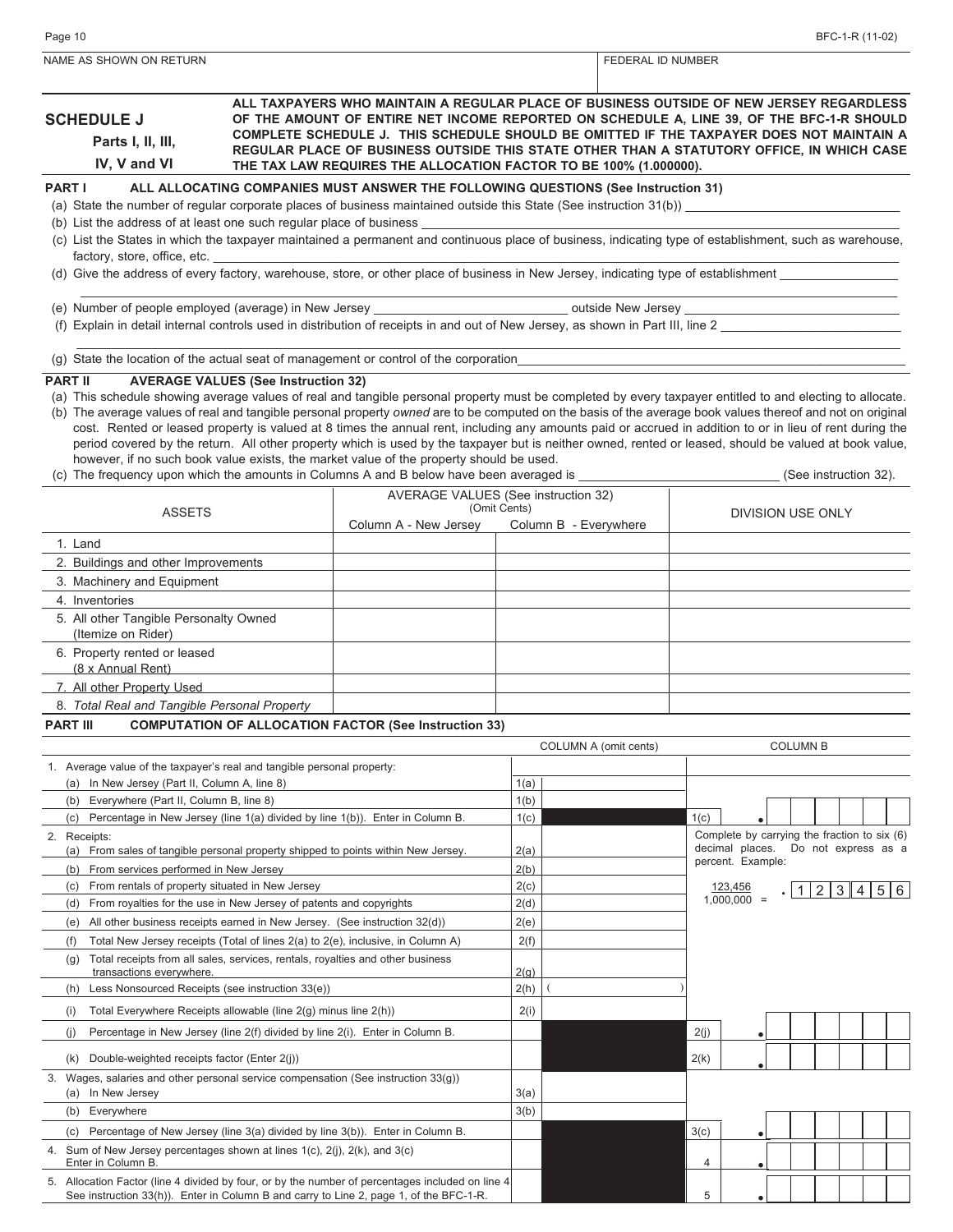NAME AS SHOWN ON RETURN FEDERAL ID NUMBER

### **PART IV COMPUTATION OF THROW OUT RECEIPTS (See Instruction 34)**

| Name of the Jurisdiction in which Receipts are Sourced                   | Total Receipts from all Sales, Services, Rental, Royalties, and<br><b>Other Business Transactions</b> |
|--------------------------------------------------------------------------|-------------------------------------------------------------------------------------------------------|
|                                                                          |                                                                                                       |
| 2.                                                                       |                                                                                                       |
| 3.                                                                       |                                                                                                       |
| 4.                                                                       |                                                                                                       |
| 5.                                                                       |                                                                                                       |
| 6.                                                                       |                                                                                                       |
| 7.                                                                       |                                                                                                       |
| 8.                                                                       |                                                                                                       |
| 9.                                                                       |                                                                                                       |
| 10.                                                                      |                                                                                                       |
| TOTAL - Add lines 1 through 10. Carry to Schedule J, Part III, line 2(h) |                                                                                                       |

### **PART V KEY CORPORATION DESIGNATION (See Instruction 35)**

All taxpayers claiming the throw out limitation must designate a key corporation and complete Part VI below. The key corporation will be responsible for remitting the additional tax. The key corporation must complete Form 400.

| Name: | FID# |  |
|-------|------|--|
|       |      |  |

| <b>COMPUTATION OF THE THROW OUT TAX EFFECT FOR LIMITATION (See Instruction 35)</b><br><b>PART VI</b>     |                  |  |
|----------------------------------------------------------------------------------------------------------|------------------|--|
|                                                                                                          | $\overline{1}$ . |  |
|                                                                                                          | $\overline{2}$ . |  |
|                                                                                                          |                  |  |
|                                                                                                          | 4.               |  |
|                                                                                                          | 5.               |  |
|                                                                                                          | 6.               |  |
|                                                                                                          |                  |  |
|                                                                                                          |                  |  |
|                                                                                                          |                  |  |
|                                                                                                          |                  |  |
|                                                                                                          |                  |  |
|                                                                                                          |                  |  |
|                                                                                                          |                  |  |
|                                                                                                          |                  |  |
|                                                                                                          |                  |  |
|                                                                                                          |                  |  |
|                                                                                                          |                  |  |
|                                                                                                          |                  |  |
|                                                                                                          |                  |  |
|                                                                                                          | 20.              |  |
|                                                                                                          | 21.              |  |
| 22. Throw Out Tax Income (line 7 minus line 21) This amount should be carried to Form 400 of the BFC-1-R | 22.              |  |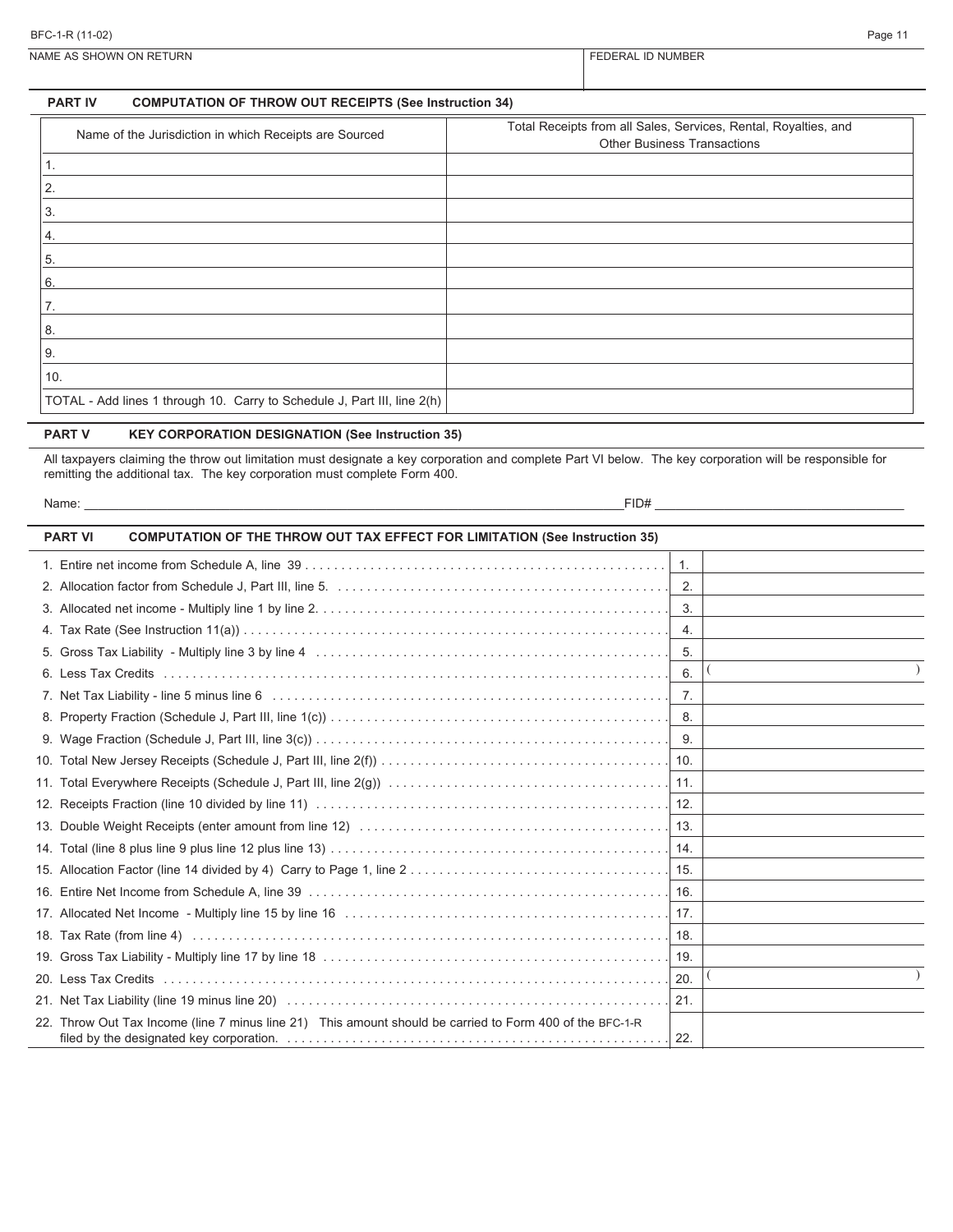| ١r<br>. . |  |  |
|-----------|--|--|
|           |  |  |

**NOTE:** Taxpayers must hold at least 80% of the combined voting power of all classes of stock entitled to vote and at least 80% of the total number of shares of all other classes of stock, except non-voting stock which is limited and preferred as to dividends, for each subsidiary. Do not include advances to subsidiaries in book value.

| (1)                | (2)    | Percentage of Interest | (3)<br><b>Book Value</b>    | (4)<br>Dividend Income      |
|--------------------|--------|------------------------|-----------------------------|-----------------------------|
| Name of Subsidiary | Voting | Non-Voting             | (as reported in Schedule B) | (as reported in Schedule A) |
|                    |        |                        |                             |                             |
|                    |        |                        |                             |                             |
|                    |        |                        |                             |                             |
|                    |        |                        |                             |                             |
|                    |        |                        |                             |                             |
| Totals.            |        |                        |                             |                             |

### **SCHEDULE P-1 PARTNERSHIP INVESTMENT ANALYSIS (See Instruction 40)**

| (1)                                        | (2)         | (3)        | (4)     |         | (5)     |                              | (6)                     |           | (7)                         |
|--------------------------------------------|-------------|------------|---------|---------|---------|------------------------------|-------------------------|-----------|-----------------------------|
| Name of Partnership                        | Date and    | Percentage | Limited | General |         | <b>Tax Accounting Method</b> | New Jersey <sup>1</sup> |           | Tax Payments Made on Behalf |
| LLC, or Other Entity and Federal ID Number | State where | of         | Partner | Partner | Flow    | Separate                     |                         | Nexus     | of Taxpayer by Partnerships |
|                                            | Organized   | Ownership  |         |         | Through | Accounting                   | Yes                     | <b>No</b> |                             |
|                                            |             |            |         |         |         |                              |                         |           |                             |
|                                            |             |            |         |         |         |                              |                         |           |                             |
|                                            |             |            |         |         |         |                              |                         |           |                             |
|                                            |             |            |         |         |         |                              |                         |           |                             |
|                                            |             |            |         |         |         |                              |                         |           |                             |
|                                            |             |            |         |         |         |                              |                         |           |                             |
|                                            |             |            |         |         |         |                              |                         |           |                             |
|                                            |             |            |         |         |         |                              |                         |           |                             |
| <b>Total Column 7</b>                      |             |            |         |         |         |                              |                         |           |                             |

| <b>SCHEDULE PC</b> |                                                   | PER CAPITA LICENSED PROFESSIONAL FEE (See Instruction 41)                                                              |  |  |
|--------------------|---------------------------------------------------|------------------------------------------------------------------------------------------------------------------------|--|--|
|                    |                                                   |                                                                                                                        |  |  |
|                    |                                                   |                                                                                                                        |  |  |
|                    |                                                   |                                                                                                                        |  |  |
|                    |                                                   |                                                                                                                        |  |  |
|                    |                                                   | 5. Balance of Fee Due (line 3 minus line 4). If the result is zero or above, enter this amount on page 1, line 19   5. |  |  |
|                    |                                                   |                                                                                                                        |  |  |
| <b>SCHEDULE Q</b>  | <b>QUALIFIED SUBCHAPTER S SUBSIDIARIES (QSSS)</b> |                                                                                                                        |  |  |

1. Does this corporation own any Qualified Subchapter S Subsidiaries? . . . . . . . . . . . . . . . . . . . . . . . . . . . . . . . . . . Yes No If yes, list all the QSSS's names, addresses, and FID#'s below. Attach additional rider if necessary. Separately note those subsidiaries who have made a New Jersey QSSS election and whose activities are included in this return.

### **SCHEDULE R DIVIDEND EXCLUSION (See Instruction 42)**

|  | $\overline{4}$ |  |
|--|----------------|--|
|  |                |  |
|  | 6              |  |
|  |                |  |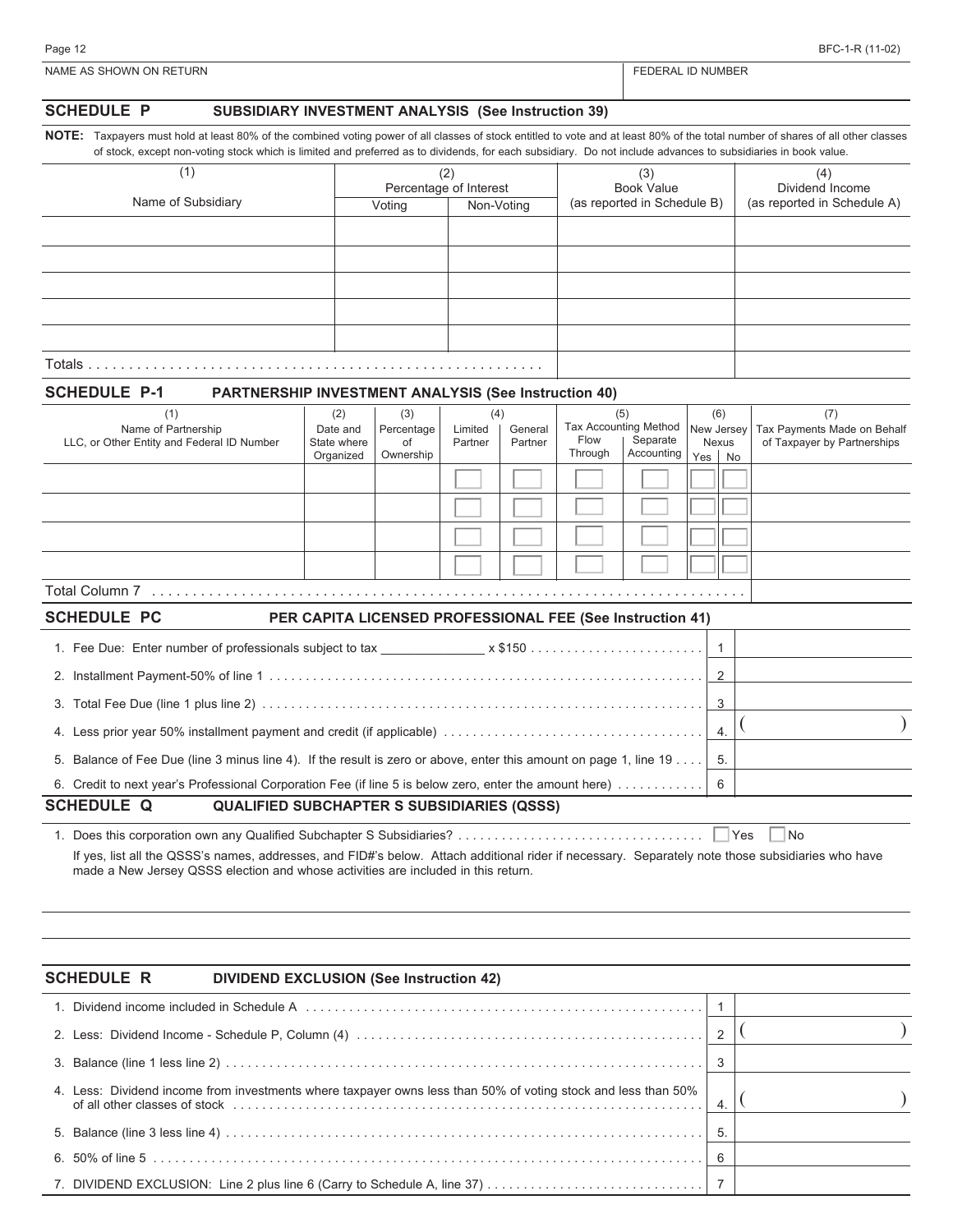| NAME AS SHOWN ON RETURN                                                                                         | <b>FEDERAL ID NUMBER</b> |
|-----------------------------------------------------------------------------------------------------------------|--------------------------|
| <b>SCHEDULE S - PARTI</b><br><b>DEPRECIATION AND SAFE HARBOR LEASING (See Instruction 43)</b>                   |                          |
|                                                                                                                 |                          |
|                                                                                                                 |                          |
| 3. MACRS - for assets placed in service during <b>accounting periods</b> beginning on and after July 7, 1993    |                          |
| 4. MACRS - for assets placed in service during <b>accounting periods</b> beginning prior to July 7, 1993        | -4                       |
|                                                                                                                 | -5                       |
|                                                                                                                 | 6                        |
| 7. Other Depreciation - for assets placed in service prior to January 1, 1981                                   |                          |
| 8. Listed Property - for assets placed in service during accounting periods beginning on and after July 7, 1993 | - 8                      |
| 9. Listed Property - for assets placed in service during accounting periods beginning prior to July 7, 1993     | -9                       |
|                                                                                                                 |                          |
| Attach Form 4562 to Return and Include Federal Depreciation Worksheet                                           |                          |
| Adjustments at Line 32, Schedule A - Depreciation and Certain Safe Harbor Lease Transactions                    |                          |

| 11. Additions                                                                                                                                                                                |  |
|----------------------------------------------------------------------------------------------------------------------------------------------------------------------------------------------|--|
| (a) ACRS and MACRS from lines 4, 5, 6 and 9 above $\ldots \ldots \ldots \ldots \ldots \ldots$ a.                                                                                             |  |
| (b) Special Depreciation Allowance - for assets placed in service during                                                                                                                     |  |
| accounting periods beginning on and after January 1, 2002, and for which<br>federal 30% bonus depreciation was taken. Include the initial 30% bonus                                          |  |
|                                                                                                                                                                                              |  |
| (c) Distributive share of ACRS and MACRS from a partnership $\ldots \ldots \ldots \ldots$                                                                                                    |  |
| (d) Deductions on Federal return resulting from an election made pursuant to<br>IRC Section 168(f)8 exclusive of elections made with respect to mass<br>commuting vehicles.                  |  |
|                                                                                                                                                                                              |  |
|                                                                                                                                                                                              |  |
|                                                                                                                                                                                              |  |
|                                                                                                                                                                                              |  |
| Total line 11 (lines a, b, c and d) $\ldots$ $\ldots$ $\ldots$ $\ldots$ $\ldots$ $\ldots$ $\ldots$ $\ldots$ $\ldots$ $\ldots$ $\ldots$ $\ldots$ $\ldots$ $\ldots$ $\ldots$ $\ldots$ $\ldots$ |  |
| 12. Deductions                                                                                                                                                                               |  |
|                                                                                                                                                                                              |  |
|                                                                                                                                                                                              |  |
| (c) Recomputed depreciation attributable to distributive share of recovery                                                                                                                   |  |
| (d) Any income included in the return with respect to property described at<br>line 11(d) solely as a result of that election $\ldots \ldots \ldots \ldots \ldots \ldots \ldots$ d.          |  |
| (e) The lessee/user should enter the amount of depreciation which would have<br>been allowable under the Internal Revenue Code at December 31, 1980 had                                      |  |
| there been no safe harbor lease election - (From Schedule S, Part $II(A)$ )  e.                                                                                                              |  |
| (f) Excess of accumulated ACRS, MACRS, or bonus depreciation over accumulated<br>NJ depreciation on physical disposal of recovery property (attach computations) f.                          |  |
|                                                                                                                                                                                              |  |
| Total line 12 (lines a, b, c, d, e and f) $\ldots$ $\ldots$ $\ldots$ $\ldots$ $\ldots$ $\ldots$ $\ldots$ $\ldots$ $\ldots$ $\ldots$ $\ldots$ $\ldots$ $\ldots$ 12                            |  |
|                                                                                                                                                                                              |  |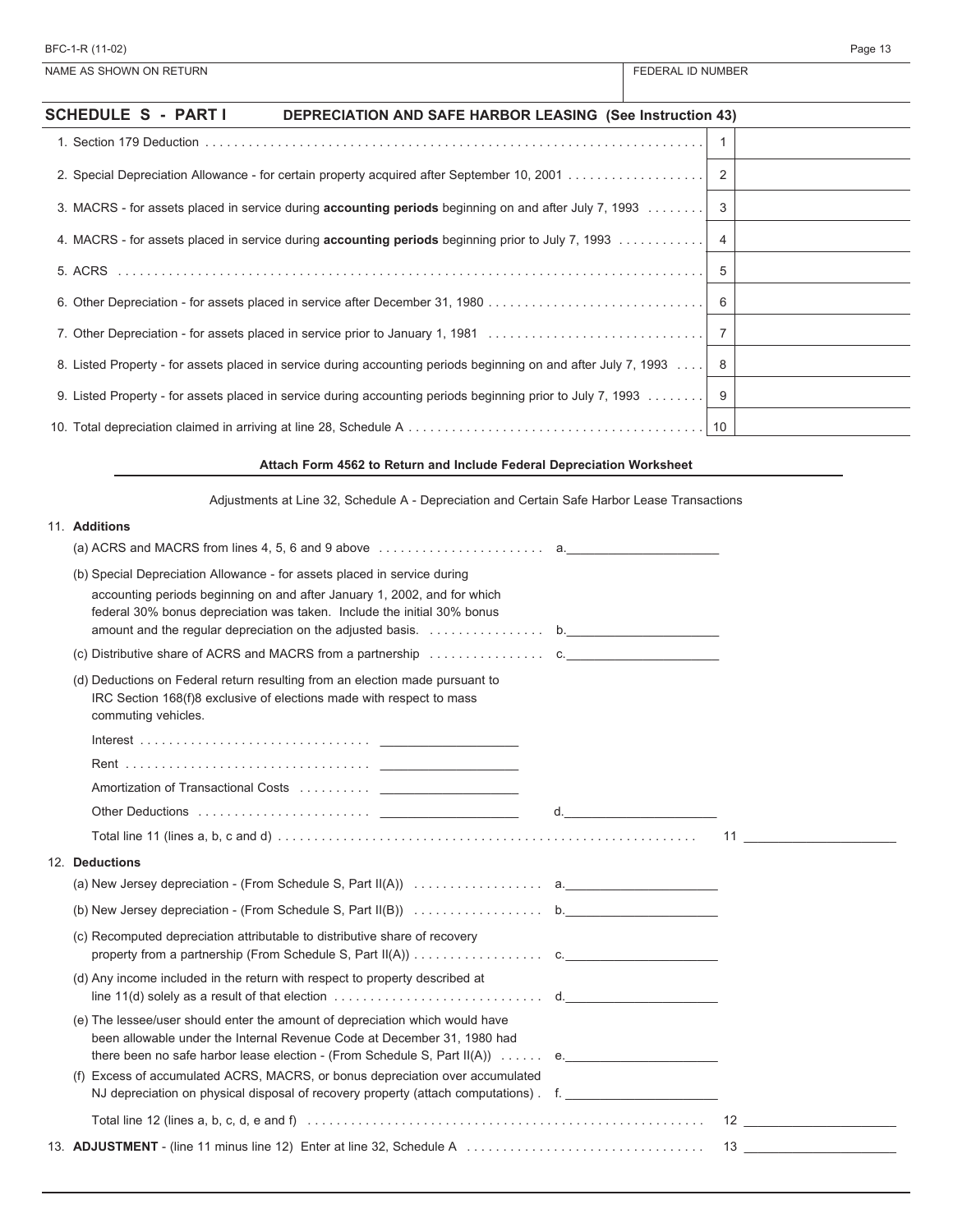| NAME AS SHOWN ON RETURN | ) NUMBER<br>⊡DER∆∟ |
|-------------------------|--------------------|
|                         |                    |
|                         |                    |

| (A)                                                                                                                                                                                                                                       | (B)<br>Month, Day and      | (C)               | (D)                                           | (E)                                   | (F)          | (G)                               |
|-------------------------------------------------------------------------------------------------------------------------------------------------------------------------------------------------------------------------------------------|----------------------------|-------------------|-----------------------------------------------|---------------------------------------|--------------|-----------------------------------|
| Description of Property                                                                                                                                                                                                                   | Year placed in<br>service* | Use Federal basis | Depreciation<br>allowable in earlier<br>years | Method of<br>figuring<br>depreciation | Life or rate | N.J. depreciation<br>computations |
| * Year placed in service acceptable for personal property only.<br>DO NOT USE "VARIOUS" IN ANY COLUMN.<br>Class Life Asset Depreciation Range (CLADR) System Depreciation - Attach Computations<br>Other depreciation (See instructions): |                            |                   |                                               |                                       |              |                                   |
|                                                                                                                                                                                                                                           |                            |                   |                                               |                                       |              |                                   |
|                                                                                                                                                                                                                                           |                            |                   |                                               |                                       |              |                                   |
|                                                                                                                                                                                                                                           |                            |                   |                                               |                                       |              |                                   |
|                                                                                                                                                                                                                                           |                            |                   |                                               |                                       |              |                                   |
|                                                                                                                                                                                                                                           |                            |                   |                                               |                                       |              |                                   |
|                                                                                                                                                                                                                                           |                            |                   |                                               |                                       |              |                                   |
|                                                                                                                                                                                                                                           |                            |                   |                                               |                                       |              |                                   |
|                                                                                                                                                                                                                                           |                            |                   |                                               |                                       |              |                                   |
|                                                                                                                                                                                                                                           |                            |                   |                                               |                                       |              |                                   |
|                                                                                                                                                                                                                                           |                            |                   |                                               |                                       |              |                                   |
|                                                                                                                                                                                                                                           |                            |                   |                                               |                                       |              |                                   |
|                                                                                                                                                                                                                                           |                            |                   |                                               |                                       |              |                                   |
|                                                                                                                                                                                                                                           |                            |                   |                                               |                                       |              |                                   |
|                                                                                                                                                                                                                                           |                            |                   |                                               |                                       |              |                                   |
|                                                                                                                                                                                                                                           |                            |                   |                                               |                                       |              |                                   |
|                                                                                                                                                                                                                                           |                            |                   |                                               |                                       |              |                                   |
|                                                                                                                                                                                                                                           |                            |                   |                                               |                                       |              |                                   |
|                                                                                                                                                                                                                                           |                            |                   |                                               |                                       |              |                                   |
|                                                                                                                                                                                                                                           |                            |                   |                                               |                                       |              |                                   |
|                                                                                                                                                                                                                                           |                            |                   |                                               |                                       |              |                                   |

### **INSTRUCTIONS**

- Column A Do not classify as 3, 5, 10 or 15 year property. Classify consistent with Internal Revenue Code at December 31, 1980. Account for distributive share of partnership property and deductions separately. Do not include certain safe harbor lease property.
- Column B Clearly segregate property placed in service during each year. Depreciation on personal property is to be computed using the half-year convention such that one half year depreciation is to be claimed to the exclusion of any other depreciation convention allowable under the Internal Revenue Code at December 31, 1980 for property placed in service during the current year.
- Column C Basis is to be determined at the date property is placed in service and not as provided under the Internal Revenue Code at December 31, 1980. It is not to be restated where ACRS was accepted for certain property placed in service during 1981.
- Column D Depreciation allowable under the method adopted and

consistently applied for property described. Do not adjust for the effect of any ACRS deducted on the New Jersey Corporation Business Tax Return for property placed in service during 1981.

- Column E Any method allowable under the Internal Revenue Code at December 31, 1980.
- Column F Any life or rate permissible under the Internal Revenue Code at December 31, 1980. (LIVES PERMISSIBLE UNDER THE IRS CODE AT DECEMBER 31, 1980 FREQUENTLY DIFFER FROM ACRS AND MACRS LIVES)
- Column G Consider any salvage value which was required to be considered under Internal Revenue Code at December 31, 1980. Do not claim depreciation in the year of disposal. Accumulated depreciation may not exceed accumulated ACRS and MACRS deductions over the life of the property and deductions for the final year or years are limited where ACRS was deducted on the New Jersey return for property placed in service during 1981.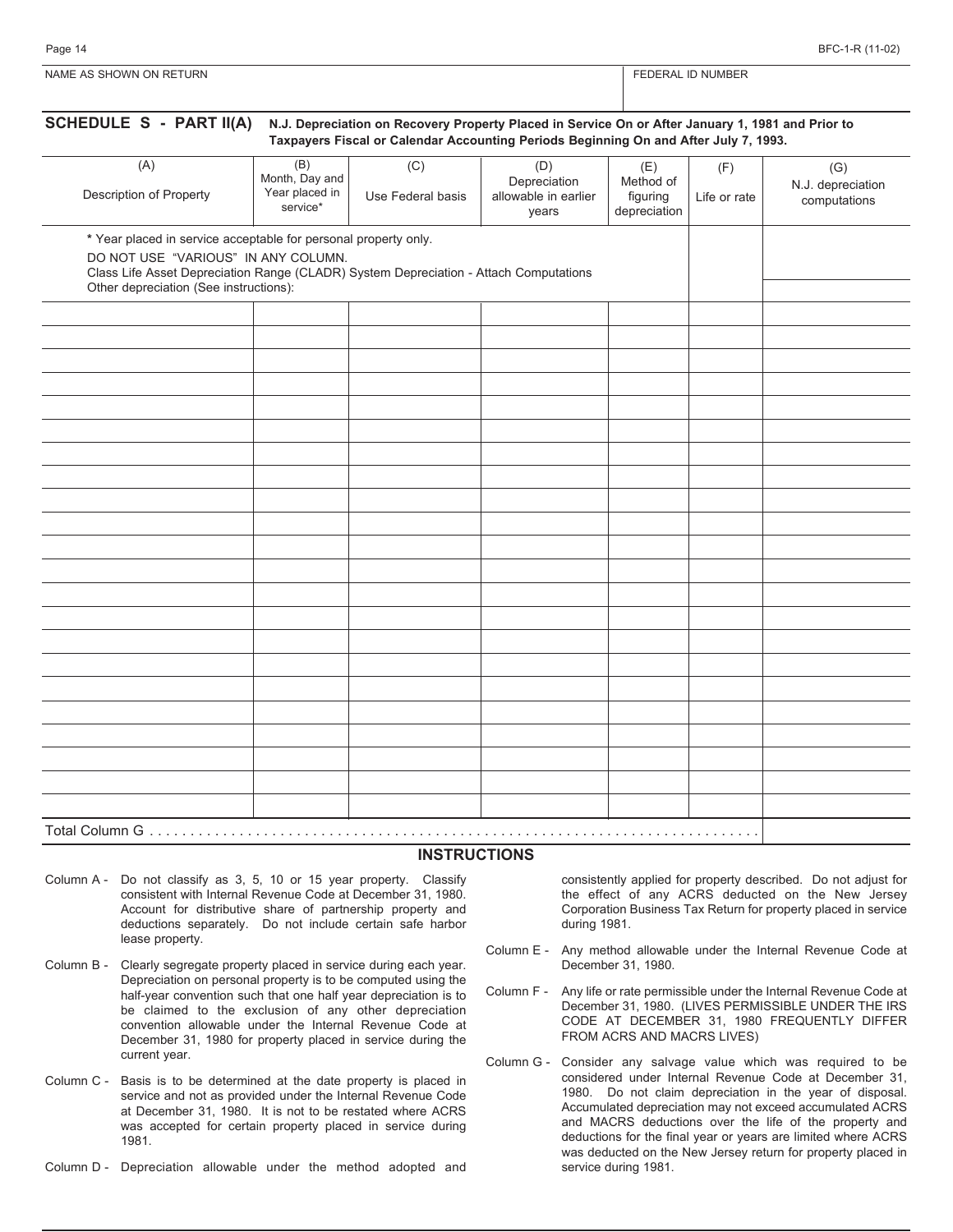| BFC-1-R (11-02) | Page 15 |
|-----------------|---------|
|                 |         |

FEDERAL ID NUMBER

| NAME AS SHOWN ON RETURN |  |
|-------------------------|--|

# **SCHEDULE S - PART II(B) Special Depreciation Allowance - for assets placed in service during accounting periods beginning on and after January 1, 2002, and for which federal 30% bonus depreciation was taken.**

| (A)<br>Description of Property | (B)<br>Month, Day<br>and Year<br>placed in<br>service* | $\overline{(C)}$<br>Use Federal basis | (D)<br>Special<br>Depreciation<br>Allowance | (E)<br>Depreciation<br>allowable in<br>earlier years | (F)<br>Method of<br>figuring<br>depreciation | (G)<br>Life or rate | (H)<br>N.J. Depreciation<br>Computations |
|--------------------------------|--------------------------------------------------------|---------------------------------------|---------------------------------------------|------------------------------------------------------|----------------------------------------------|---------------------|------------------------------------------|
|                                |                                                        |                                       |                                             |                                                      |                                              |                     |                                          |
|                                |                                                        |                                       |                                             |                                                      |                                              |                     |                                          |
|                                |                                                        |                                       |                                             |                                                      |                                              |                     |                                          |
|                                |                                                        |                                       |                                             |                                                      |                                              |                     |                                          |
|                                |                                                        |                                       |                                             |                                                      |                                              |                     |                                          |
|                                |                                                        |                                       |                                             |                                                      |                                              |                     |                                          |
|                                |                                                        |                                       |                                             |                                                      |                                              |                     |                                          |
|                                |                                                        |                                       |                                             |                                                      |                                              |                     |                                          |
|                                |                                                        |                                       |                                             |                                                      |                                              |                     |                                          |
|                                |                                                        |                                       |                                             |                                                      |                                              |                     |                                          |
|                                |                                                        |                                       |                                             |                                                      |                                              |                     |                                          |
|                                |                                                        |                                       |                                             |                                                      |                                              |                     |                                          |
|                                |                                                        |                                       |                                             |                                                      |                                              |                     |                                          |
|                                |                                                        |                                       |                                             |                                                      |                                              |                     |                                          |
|                                |                                                        |                                       |                                             |                                                      |                                              |                     |                                          |
|                                |                                                        |                                       |                                             |                                                      |                                              |                     |                                          |
|                                |                                                        |                                       |                                             |                                                      |                                              |                     |                                          |
|                                |                                                        |                                       |                                             |                                                      |                                              |                     |                                          |
|                                |                                                        |                                       |                                             |                                                      |                                              |                     |                                          |
|                                |                                                        |                                       |                                             |                                                      |                                              |                     |                                          |
|                                |                                                        |                                       |                                             |                                                      |                                              |                     |                                          |
|                                |                                                        |                                       |                                             |                                                      |                                              |                     |                                          |
|                                |                                                        |                                       |                                             |                                                      |                                              |                     |                                          |
|                                |                                                        |                                       |                                             |                                                      |                                              |                     |                                          |
|                                |                                                        |                                       |                                             |                                                      |                                              |                     |                                          |
|                                |                                                        |                                       |                                             |                                                      |                                              |                     |                                          |
|                                |                                                        |                                       |                                             |                                                      |                                              |                     |                                          |
|                                |                                                        |                                       |                                             |                                                      |                                              |                     |                                          |
|                                |                                                        |                                       |                                             |                                                      |                                              |                     |                                          |
|                                |                                                        |                                       |                                             |                                                      |                                              |                     |                                          |
|                                |                                                        |                                       |                                             |                                                      |                                              |                     |                                          |

\*Year placed in service acceptable for personal property only.

### **INSTRUCTIONS**

Column A - Classify consistent with Internal Revenue Code.

- Column E: Depreciation allowable under the method adopted and consistently applied for property described. Do not adjust for the effect of the 30% first-year bonus depreciation allowance.
- Column B Clearly segregate property placed in service during each year.
- Column C Basis is to be determined at the date property is placed in service and not as provided after taking the 30% first-year depreciation allowance.
- Column D State the amount of the 30% special depreciation allowance taken for the first year the property was placed in service.
- Column F Use the same method that was used for Federal purposes.
- Column G Use the same life that was used for Federal purposes.
- Column H Figure the depreciation amount as if the 30% special depreciation allowance was not in effect.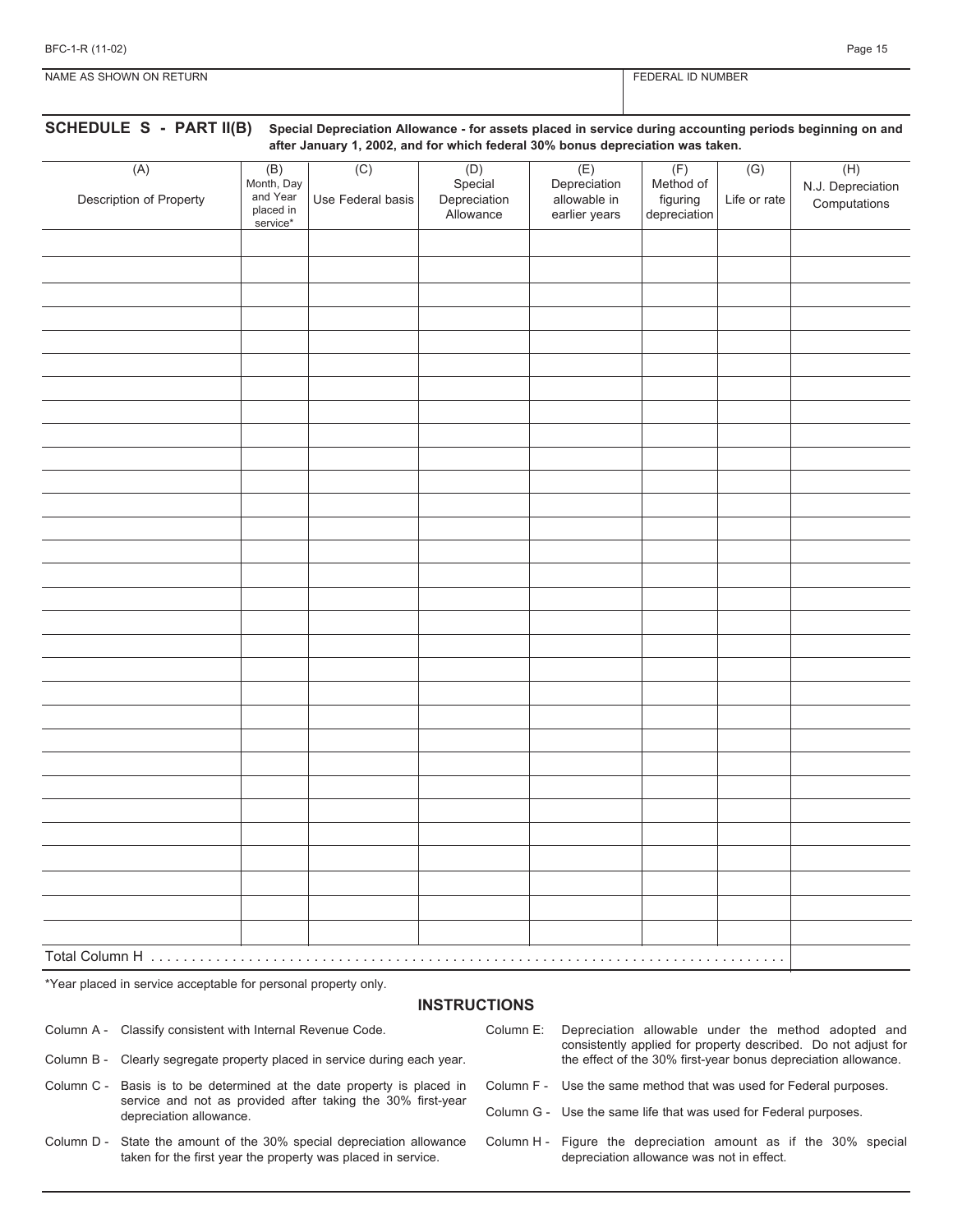| Name |                                                                                                                                         | Federal ID Number |  |  |  |
|------|-----------------------------------------------------------------------------------------------------------------------------------------|-------------------|--|--|--|
|      | <b>SCHEDULE S-1</b><br><b>MODIFICATION OF FEDERAL TAXABLE INCOME FOR S CORPORATIONS (See Instruction 44)</b><br>(Attach to Your Return) |                   |  |  |  |
| 1.   |                                                                                                                                         |                   |  |  |  |
| 2.   | Distributive income items not included in line 1:                                                                                       |                   |  |  |  |
|      | (a) Net short-term capital gain over net long-term capital loss a                                                                       |                   |  |  |  |
|      |                                                                                                                                         |                   |  |  |  |
|      |                                                                                                                                         |                   |  |  |  |
|      |                                                                                                                                         |                   |  |  |  |
|      |                                                                                                                                         |                   |  |  |  |
| 3.   |                                                                                                                                         |                   |  |  |  |
| 4.   | Distributive expense items not included in line 1:                                                                                      |                   |  |  |  |
|      |                                                                                                                                         |                   |  |  |  |
|      |                                                                                                                                         |                   |  |  |  |
|      |                                                                                                                                         |                   |  |  |  |
|      | (d) Other deductions. Explain on separate rider. (See Instruction 34) d                                                                 |                   |  |  |  |
|      |                                                                                                                                         |                   |  |  |  |
| 5.   |                                                                                                                                         |                   |  |  |  |
| 6.   |                                                                                                                                         |                   |  |  |  |
|      | 7. Taxable income before net operating loss and special deductions (carry to Schedule A, Line 28) 7. ___________________________        |                   |  |  |  |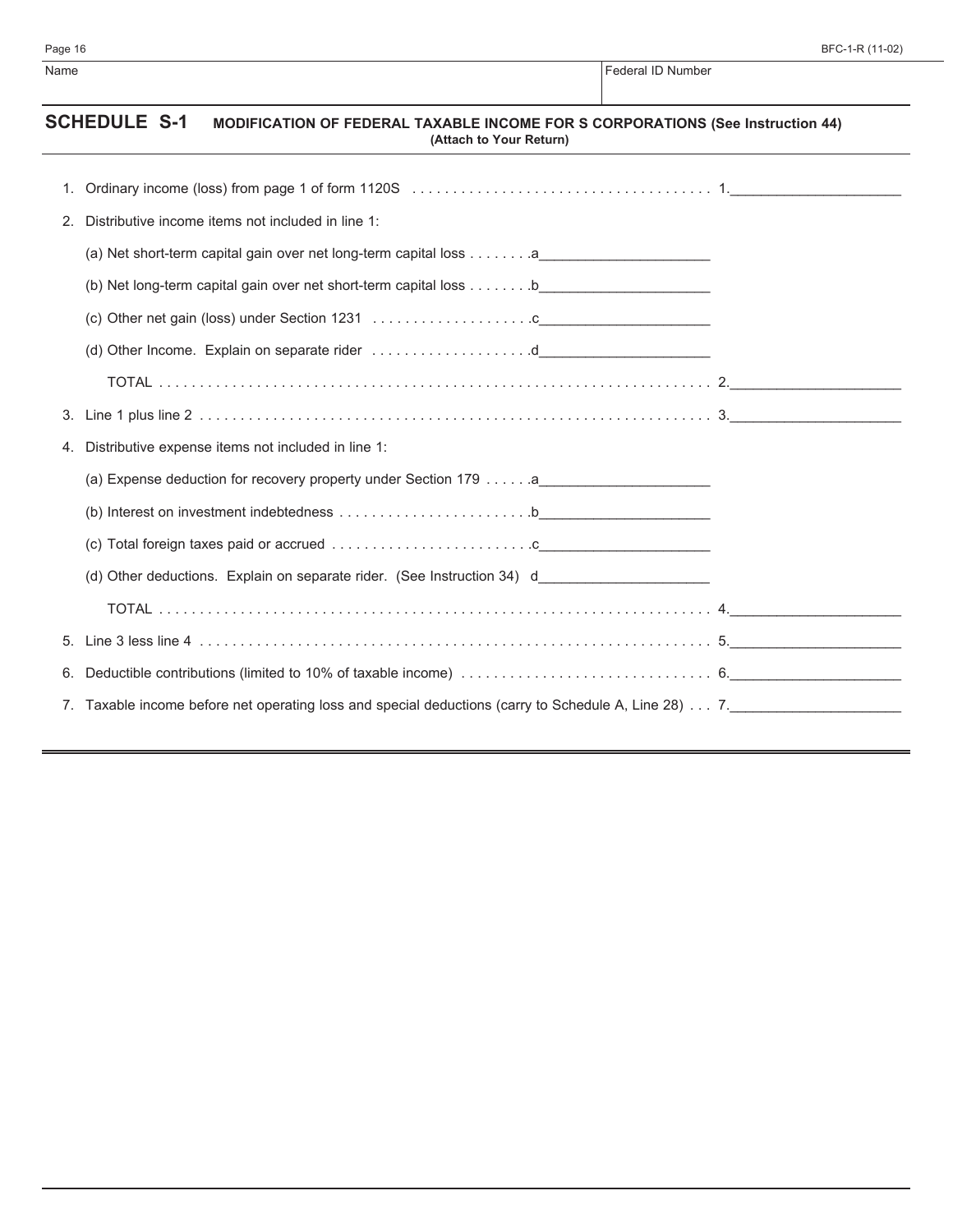BFC-1-R (11-02) Page 17

## **SCHEDULE L (See Instruction 36)**

| For      |                        | Column I                       | <b>Column II</b>                   | Column III<br>Percentage |
|----------|------------------------|--------------------------------|------------------------------------|--------------------------|
| Division |                        | Office Locations in New Jersey | Deposit Balances<br>or<br>Receipts |                          |
| Use      | <b>Taxing District</b> | County                         |                                    |                          |
|          |                        |                                |                                    |                          |
|          |                        |                                |                                    |                          |
|          |                        |                                |                                    |                          |
|          |                        |                                |                                    |                          |
|          |                        |                                |                                    |                          |
|          |                        |                                |                                    |                          |
|          |                        |                                |                                    |                          |
|          |                        |                                |                                    |                          |
|          |                        |                                |                                    |                          |
|          |                        |                                |                                    |                          |
|          |                        |                                |                                    |                          |
|          |                        |                                |                                    |                          |
|          |                        |                                |                                    |                          |
|          |                        |                                |                                    |                          |
|          |                        |                                |                                    |                          |
|          |                        |                                |                                    |                          |
|          |                        |                                |                                    |                          |
|          |                        |                                |                                    |                          |
|          |                        |                                |                                    |                          |
|          |                        |                                |                                    |                          |
|          |                        |                                |                                    |                          |
|          |                        |                                |                                    |                          |
|          |                        |                                |                                    |                          |
|          |                        |                                |                                    |                          |
|          |                        |                                |                                    |                          |
|          |                        |                                |                                    |                          |
|          |                        | <b>TOTALS</b>                  | $ \$\$                             |                          |

### **INSTRUCTIONS:**

- Column I Identify all offices maintained in New Jersey by taxing district (municipality) and county.
- Column II List deposit balances for Banking Corporations and receipts for Financial Business Corporations allocable to each New Jersey office location.
- Column III List the percentage rate each amount listed in Column II bears to the total deposit balances or total receipts in New Jersey.
	- **NOTE:** Totals required in this schedule are the sum of the individual taxing district amounts and percentages. Total percentage reported at Column III must equal 100%. Also, each individual computation should be carried to six decimal places.